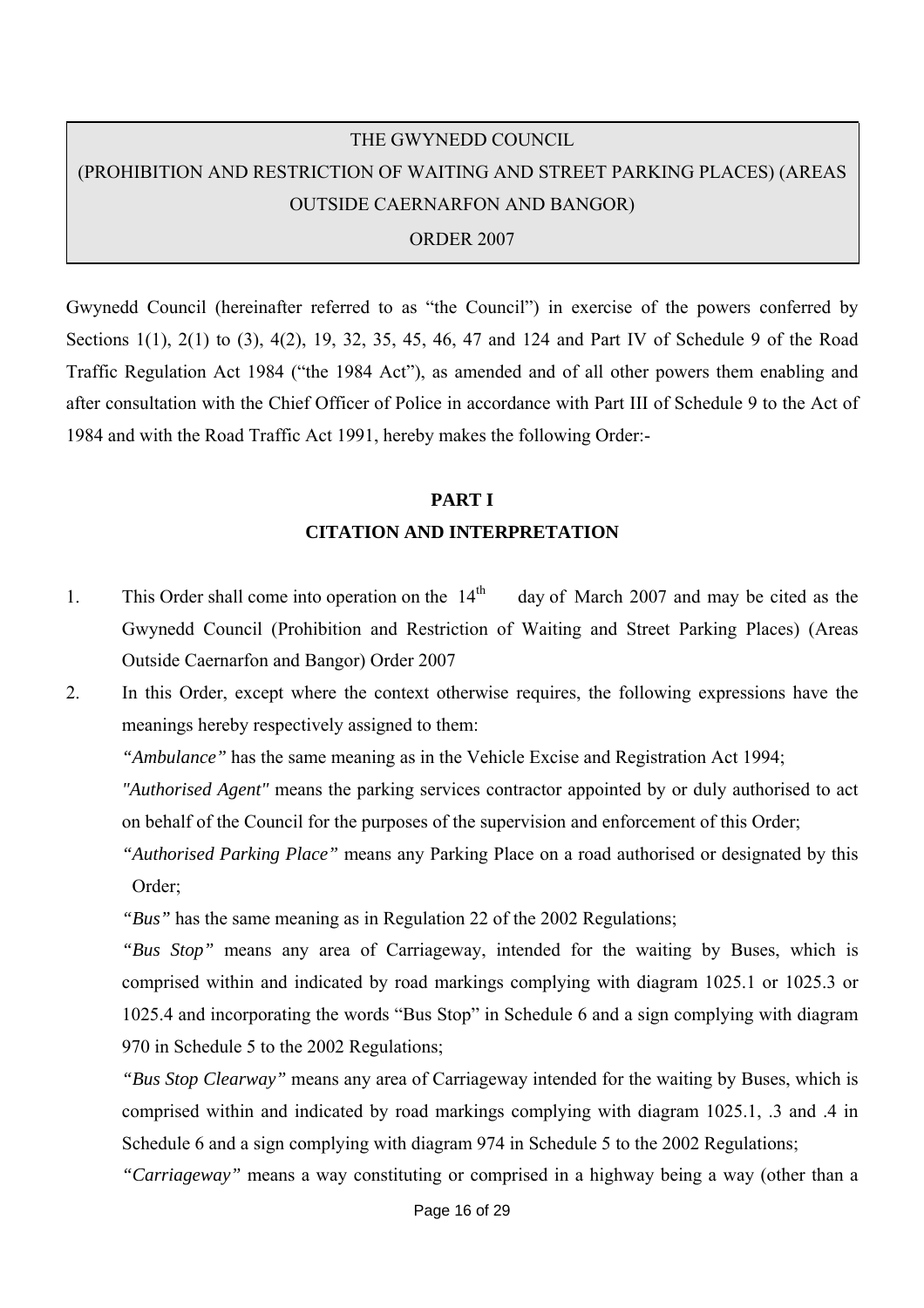cycle track) over which the public have a right of way for the passage of vehicles;

 *"Disabled Person's Vehicle"* has the same meanings as in the Local Authorities' Traffic Orders (Exemption for Disabled Persons) (Wales) Regulations 2000;

"*Disabled Person's Badge "* and *"Parking Disc"* mean the badge and disc issued by a local authority in accordance with the provisions of the Disabled Persons (Badges for Motor Vehicles)(Wales) Regulations 2000 or being a badge having effect under these regulations as if it were a Disabled Person's Badge;

*"Driver"*, in relation to a vehicle waiting in a Parking Place or on a road or length of road, means the person driving the vehicle at the time it was left in that Parking Place or road or length of road; *"Enactment"* means any enactment, whether public general or local, and includes any order, byelaw, rule, regulation, scheme or other instrument having effect by virtue of an Enactment and any reference in this Order to any Enactment shall be construed as a reference to that Enactment as amended, applied, consolidated, re-enacted by or as having effect by virtue of any subsequent Enactment;

*"Goods"* means goods or burden of any description and includes postal packets of any description; *"Goods Vehicle"* means a motor vehicle which is constructed or adapted for use for the carriage of Goods and which does not exceed 5.30 metres in length or 2.25 metres in height ;

*"Hackney Carriage"* means a vehicle licensed under Section 38 of the Vehicle (Excise) Act,  $1971$ 

 *"Loading"* includes the Loading or unloading of Goods to or from a vehicle;

*"Motor Cycle"* and *"Invalid Carriage"* have the same meanings as in Section 136 of the Act of 1984;

*"Motor Vehicle"* has the same meaning as in Section 136 of the Act of 1984;

*"Owner",* in relation to a vehicle means the person by whom the vehicle is kept. In determining who was the Owner of the vehicle at any time it shall be presumed that the Owner was the person in whose name the vehicle was at that time registered under the Vehicle Excise and Registration Act 1994;

*"Parking Place"* means any Parking Place indicated on a Carriageway by markings in accordance with the 2002 Regulations, on a road designated by an order made or having effect as if made under the Act of 1984;

*"Permit"* means a Permit issued under the provisions of this Order;

*"Permit Holder"* means a person to whom a Permit has been issued under the provisions of this Order;

*"Permitted Hours"* means the hours identified on the plans attached to this Order;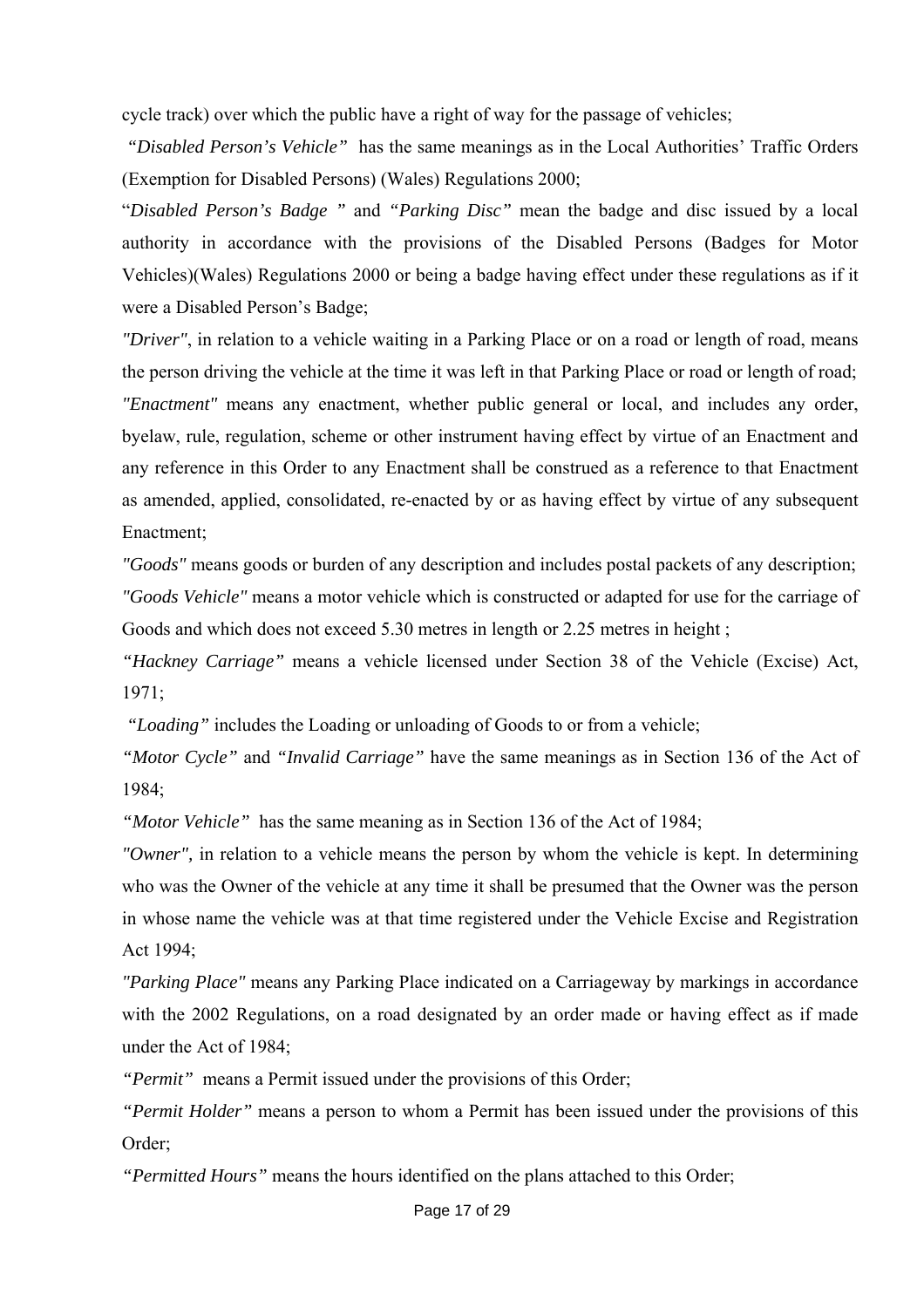*"Relevant Position"* in respect of: -

- (a) a Disabled Person's Badge, means
	- (iii) in the case of a vehicle fitted with a dashboard or fascia panel, the badge is exhibited thereon so that part 1 of the badge is legible from the outside of the vehicle; or
	- (iv) the case of a vehicle not fitted with a dashboard or fascia panel, the badge is exhibited in a conspicuous position on the vehicle so that part 1 of the badge is legible from the outside of the vehicle;
- (d) a Disabled Person's Parking Disc, means that the side showing the quarter hour during which the period of waiting began is legible from outside the vehicle;
- (e) a Residents Permit and a Waiver Certificate, means
	- (i) in the case of a vehicle fitted with a dashboard or fascia panel, the Permit is exhibited thereon so that the Permit is legible from the outside of the vehicle; or
	- (ii) the case of a vehicle not fitted with a dashboard or fascia panel, the badge is exhibited in a conspicuous position on the vehicle so that the Permit is legible from the outside of the vehicle;

*"Resident"* means a person whose usual place of abode is at premises the postal address of which is in a road or part of a road identified as a Residents parking zone on the plans attached to this order;

*"Specified Position"* means a vehicle left in a Parking Place during the Permitted Hours in accordance with the foregoing provisions of this Order shall cause it so to stand:-

- (a) in the case of the Parking Place in relation to which special provisions as to the manner of standing of a vehicle in that place are specified in the plans attached to this Order as to be in accordance with those provisions;
- (b) in the case of any other Parking Place
	- (iv) if the Parking Place is not in a one-way street, that the left or near-side of the vehicle is adjacent to the left-hand edge of the Carriageway;
	- (v) that the distance between the edge of the Carriageway and the nearest wheel of the vehicle is not more than 300 millimetres;
- (e) so that every part of a vehicle is within the limits of a Parking Place;
- (f) that no part of the vehicle obstructs any vehicular means of ingress to or egress from any premises adjacent to the side of the road on which the vehicle is waiting.

*"Taxi Rank"* means an area of Carriageway which is comprised within and indicated by road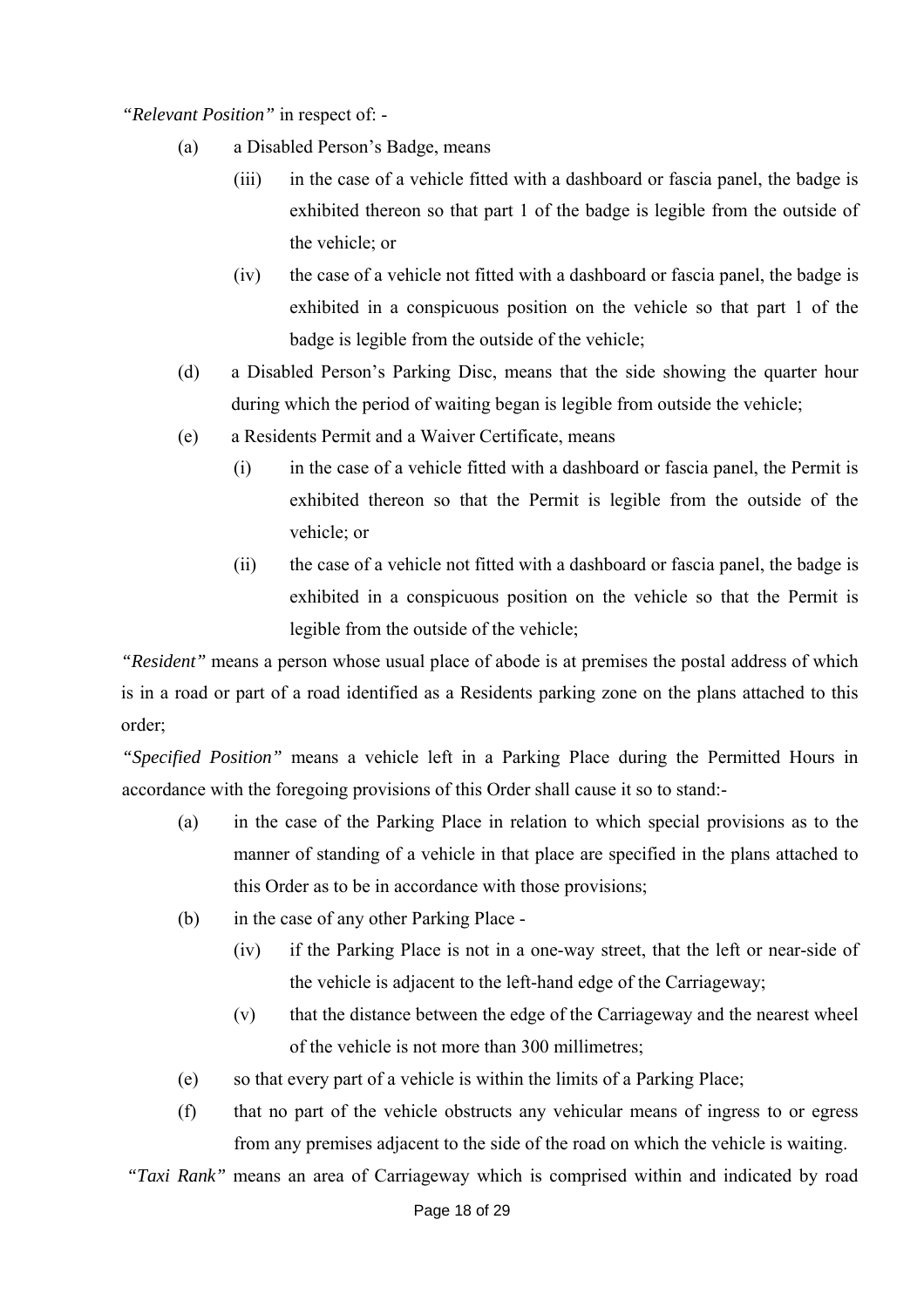markings complying with diagram 1028.2 in Schedule 6 to the 2002 Regulations;

*"Specified Hours"* means the hours identified for parking or unloading places on the plans attached to this Order;

*"Telecommunication System"* has the same meaning as in the Telecommunications Act 1984; *"The 2002 Regulations"* means the Traffic Signs Regulations and General Directions 2002; *"The 1984 Act"* means the Road Traffic Regulation Act 1984; *"Traffic Sign"* means a sign of any size, colour and type prescribed or authorised pursuant to or having the effect as though prescribed or authorised pursuant to Section 64 of the 1984 Act. *"Waiver Certificate"* means a certificate duly issued on behalf of the Council for the purposes of

Article 25 Permitting a specified vehicle to wait in specified circumstances on a length or lengths of road where the waiting of that vehicle would otherwise be restricted;

- 3. Except where otherwise stated, any reference in this Order to a numbered Article or Schedule is a reference to the Article or Schedule bearing that number in this Order.
- 4. The prohibitions imposed by this Order shall be in addition to and not in derogation of any restriction, prohibition or requirement imposed by any Regulations or Orders made or having effect as if made under the Act of 1984, or by or under any other Enactment.
- 5. Save where the contrary is indicated, any reference in this Order to:
	- (b) this Order or another Order shall be construed as such a reference to this Order or, as the case may be, such other Order, as the same may have been or may from time to time be amended, varied or supplemented;
	- (b) a Statute or Regulation shall be construed as reference to such Statute or Regulations as the same may have been, or may from time to time be amended or re-enacted.
- 6. The Interpretation Act 1978 shall apply to the interpretation of this Order as it applies for the interpretation of an Act of Parliament and as if for the purposes of Section 21 of that Act this Order were an Act of Parliament and the Orders revoked by Article 41 were Acts of Parliament thereby repealed.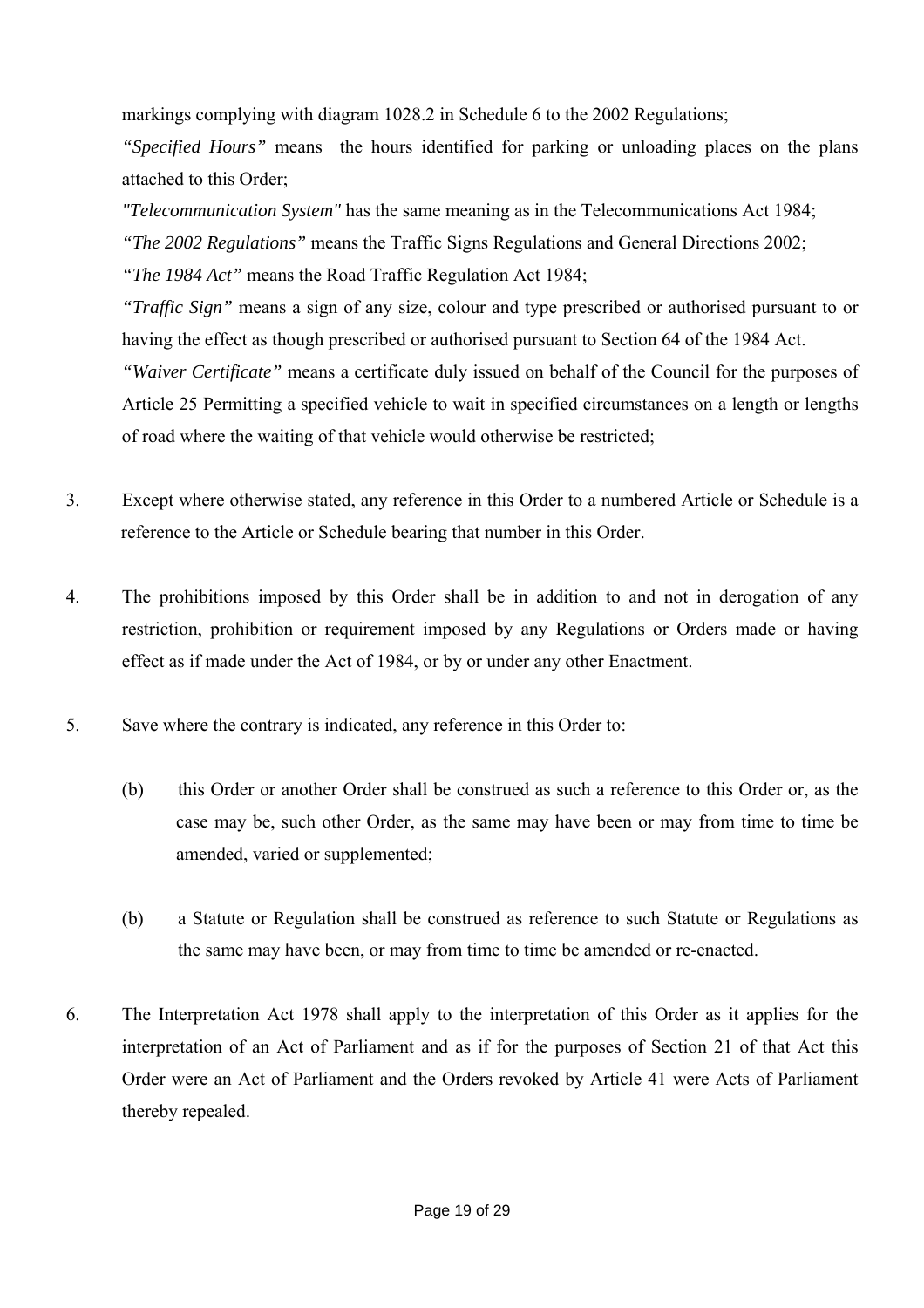#### **PART II**

### **PROHIBITION AND RESTRICTION OF WAITING**

- 7. Save as provided in Articles 8 to 12 of this Order no person shall, except upon the direction or with the permission of a police constable in uniform or a traffic warden, cause or permit any vehicle to wait on the roads (with the exception of Trunk Roads to which this Order does not relate and which are shown for guidance only) or sides of the roads identified and for the periods identified (or, in the case of a road or side of road where limited waiting is Permitted, otherwise than during the period identified) on the plans attached to this Order.
- 8. Nothing in Article 7 of this Order shall render it unlawful to cause or Permit any vehicle to wait so long as it may be necessary for the purpose of enabling Goods to be loaded on or unloaded from the vehicles on the roads identified and for the periods identified on the plans attached to this Order:

**PROVIDED THAT** unless notice is given twenty-four hours in advance to the Council and a Waiver Certificate is obtained, no vehicle shall wait in any road or side of road where Loading is restricted during the periods of restriction as identified on the plans attached to this Order:

- 9. (1) Nothing in Article 7 of this Order shall render it unlawful to cause or permit any vehicle to wait in any of the roads, lengths of road or on the sides of road specified therein for so long as may be necessary to enable:
	- (a) a person to board or alight from the vehicle;
	- (b) the vehicle, if it cannot conveniently be used for such purpose in any other road, to be used in connection with any of the following operations, namely:-
		- (i) building, industrial or demolition operations;
		- (ii) the removal of any obstruction to traffic;
		- (iii) the maintenance, improvement or reconstruction of the said lengths or sides of road; and
		- (iv) the laying, erection, alteration or repair in or on land adjacent to the said lengths or sides of road of any sewer or of any main, pipe or apparatus for the supply of gas, water or electricity or of any line of telecommunications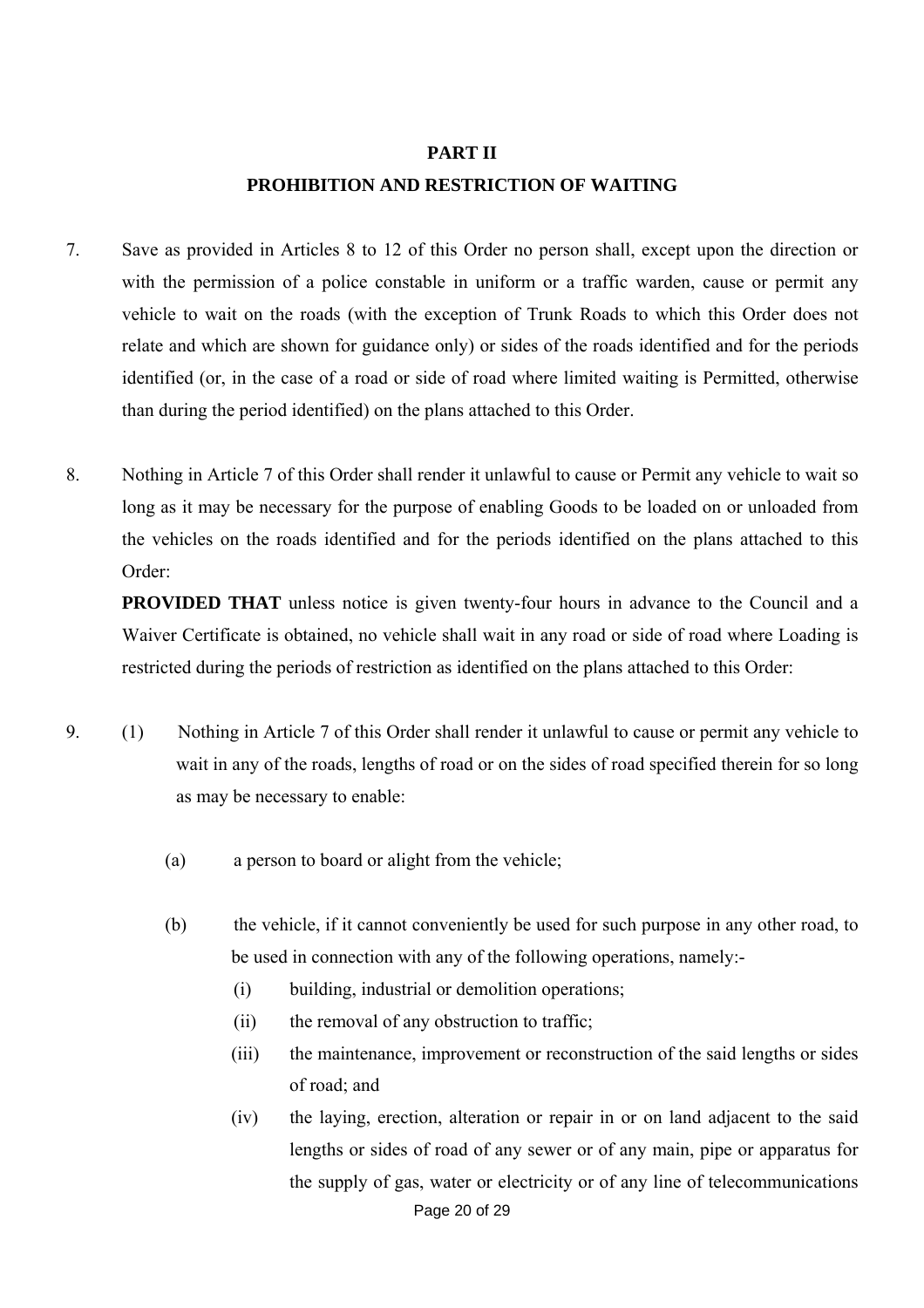apparatus as defined in the Telecommunications Act 1984;

- (c) the vehicle, if it cannot conveniently be used for such purposes in any other road, to be used in the service of a local authority, water undertaker, sewerage undertaker or the Environment Agency in pursuance of statutory powers or duties;
- (d) the vehicle of a universal service provider (as defined in section 4(3) and (4) of the Postal Services Act 2000) to be used for the purpose of delivering and/or collecting mail;
- (e) the vehicle to take in petrol, oil, water or air from any garage situated on or adjacent to the said lengths or sides of road;
- (f) to enable the vehicle to be used for fire brigade, Ambulance or police purposes;
- (g) in any case where the person in control of the vehicle,
	- (i) is required by law to stop;
	- (ii) is obliged to stop so as to prevent an accident, or
	- (vi) is prevented from proceeding by circumstances outside his control;
- (h) if the vehicle is displaying in the Relevant Position a valid Waiver Certificate and is waiting in accordance with the terms and conditions prescribed by the said **Certificate**
- (2) Nothing in Article 7 of this Order shall render it unlawful to cause or Permit any vehicle
	- (a) to wait upon an Authorised Parking Place, or
	- (b) being a Hackney Carriage, to wait upon Taxi Rank.
- 10. Nothing in Article 7 of this Order shall render it unlawful to cause or permit a Disabled Person's Vehicle which displays in the Relevant Position a Disabled Person's Badge and a Parking Disc, on which the Driver or other person in charge of the vehicle has marked the time at which the period of waiting began, to wait in any of the roads, lengths of road or on any of the sides of road identified on the plans attached to this Order for a period not exceeding three hours (not being a period separated by an interval of less than one hour from a previous period of waiting by the same vehicle in the same length of road or on the same side of road on the same day):

**PROVIDED THAT** in respect of the roads identified in the plans attached to this Order when Loading is permitted at all times or limited to certain times such period lies entirely within the period during which Loading is permitted.

11. Nothing in Article 7 of this Order shall render it unlawful to cause or permit a Disabled Person's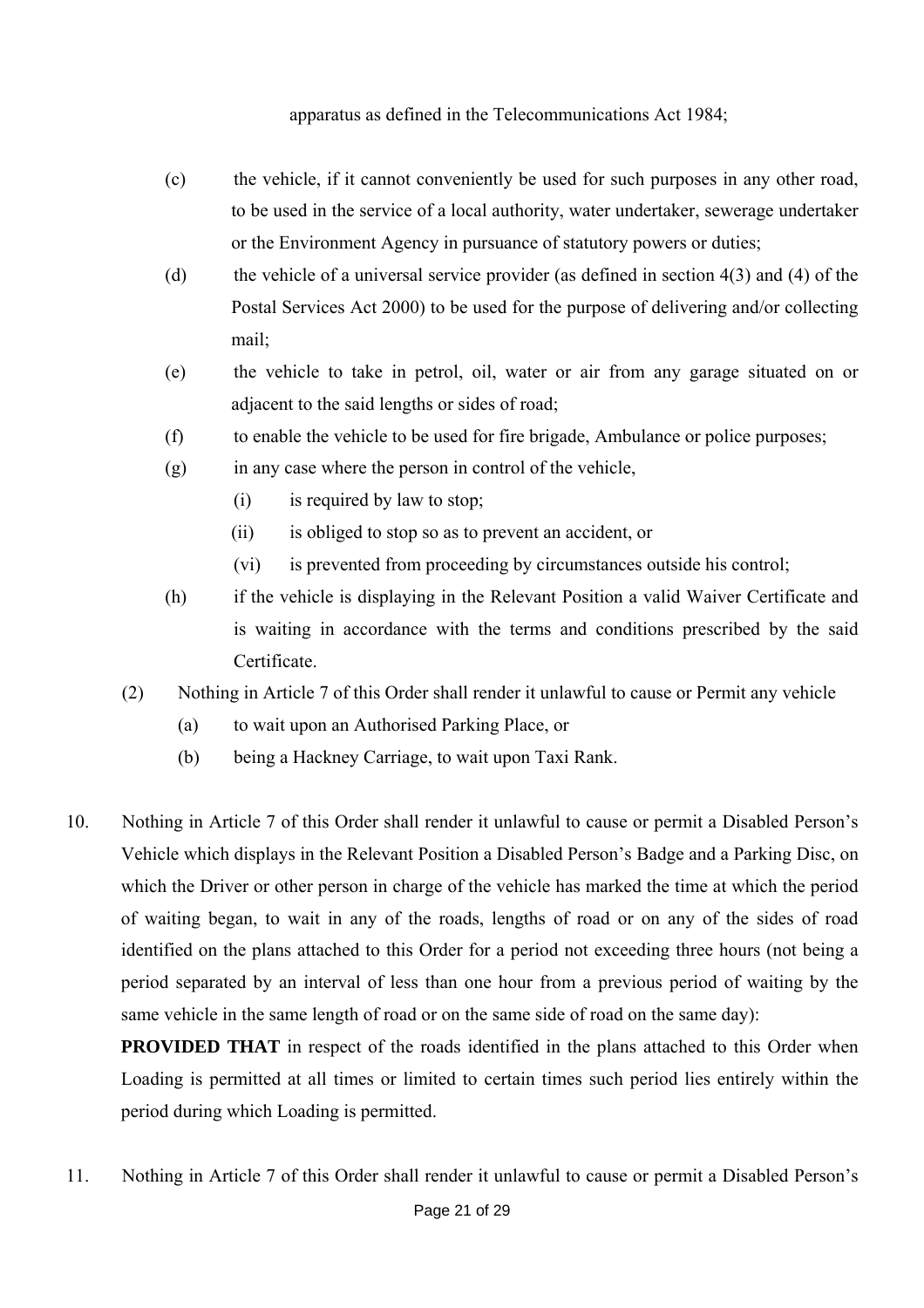Vehicle which displays in the Relevant Position a Disabled Person's Badge to wait at the sides of the roads identified on the plans attached to this Order where limited waiting is permitted:

**PROVIDED THAT** if use of the Parking Place is restricted to a specified class of vehicle the vehicle displaying a Disabled Person's Badge is also of the class specified.

12. Nothing in Article 7 to this Order shall render it unlawful for the Driver of a Public Service Vehicle to cause that vehicle to wait at a recognised Bus Stop.

## **PART III AUTHORISATION AND USE OF STREET PARKING PLACES**

- 13. (1) The parts of the roads identified on the plans attached to this Order are authorised to be used, subject to the following provisions of this Order, as Parking Places for such classes of vehicles, in such positions and on such days and during such hours as identified on the plans attached to this Order.
	- (2) Nothing in paragraph (1) of this Article shall restrict the power of this Council or a police constable in uniform, for preventing obstruction of the streets, by order on the occasion of any public procession, rejoicing or illumination, or where the streets are thronged or liable to be obstructed, to close any Parking Place.
	- (3) Nothing in paragraph (1) of this article shall restrict the power of the Council or a person designated by the Council to suspend the use of Permitted Parking Places on a length of road or any part thereof whenever he/she considers such suspension reasonably necessary.
- 14. Save as provided in Article 24 and identified in the plans attached to this Order a Parking Place is described as available for vehicles of a specified class or in a Specified Position, the Driver of a vehicle shall not permit it to wait in that Parking Place -
	- (a) unless it is of the specified class; or
	- (b) in a position other than that specified.
- 15. (1) Save as provided in Article 24 of this Order, the Driver of a vehicle shall not permit it to wait in a Parking Place for longer than the maximum period permitted for waiting specified in relation to that Parking Place and as identified on the plans attached to this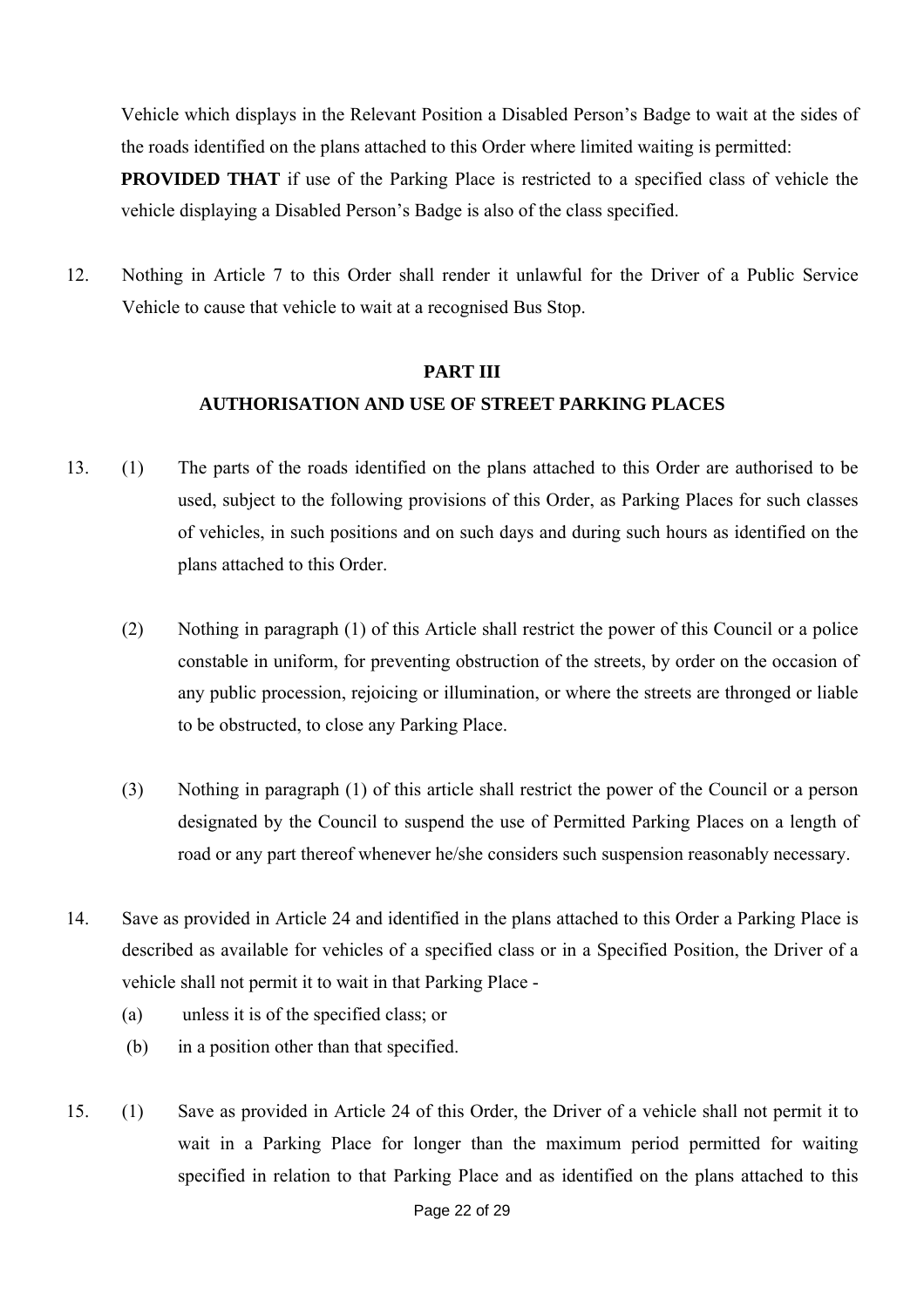Order.

- (2) Save as provided in Article 24 of this Order, when a vehicle has left a Parking Place after waiting thereon the Driver thereof shall not permit it to wait again upon that Parking Place within the time period after its leaving specified for that Parking Place in the plans to this order.
- 16. A Driver of a vehicle shall not use a Parking Place
	- (a) so as unreasonably to prevent access to any premises adjoining the road, or the use of the road by any other persons, or so as to be a nuisance;
	- (b) when for preventing obstruction of the streets the Council shall by order made on the occasion of any public procession, rejoicing or illumination or when the streets are thronged or liable to be obstructed have closed that Parking Place and exhibited notice of such closing on or near the Parking Place.
- 17. The Driver of a Motor Vehicle using a Parking Place shall stop the engine as soon as the vehicle is in a position in the Parking Place, and shall not start the engine except when about to change the position of the vehicle in or to depart from the Parking Place.
- 18. Save as provided in Article 24 of this Order no person shall use a vehicle, while it is in a Parking Place, in connection with the sale of any article to persons in or near the Parking Place or in connection with the selling or offering for hire of his skill or services.
- 19. No person shall use a vehicle while it is in a Parking Place in connection with the maintenance or repair of the vehicle other than in the event of a breakdown to enable the vehicle to be removed from the Parking Place.
- 20. A vehicle being used in the transport of a disabled person which displays in the Relevant Positions a Disabled Person's Badge and a Parking Disc left in a Parking Place in accordance with the provisions of this Order shall be exempt from any limitation on time:

**PROVIDED THAT** if use of the Parking Place is restricted to a specified class of vehicle the vehicle displaying a Disabled Person's Badge is also of the class specified.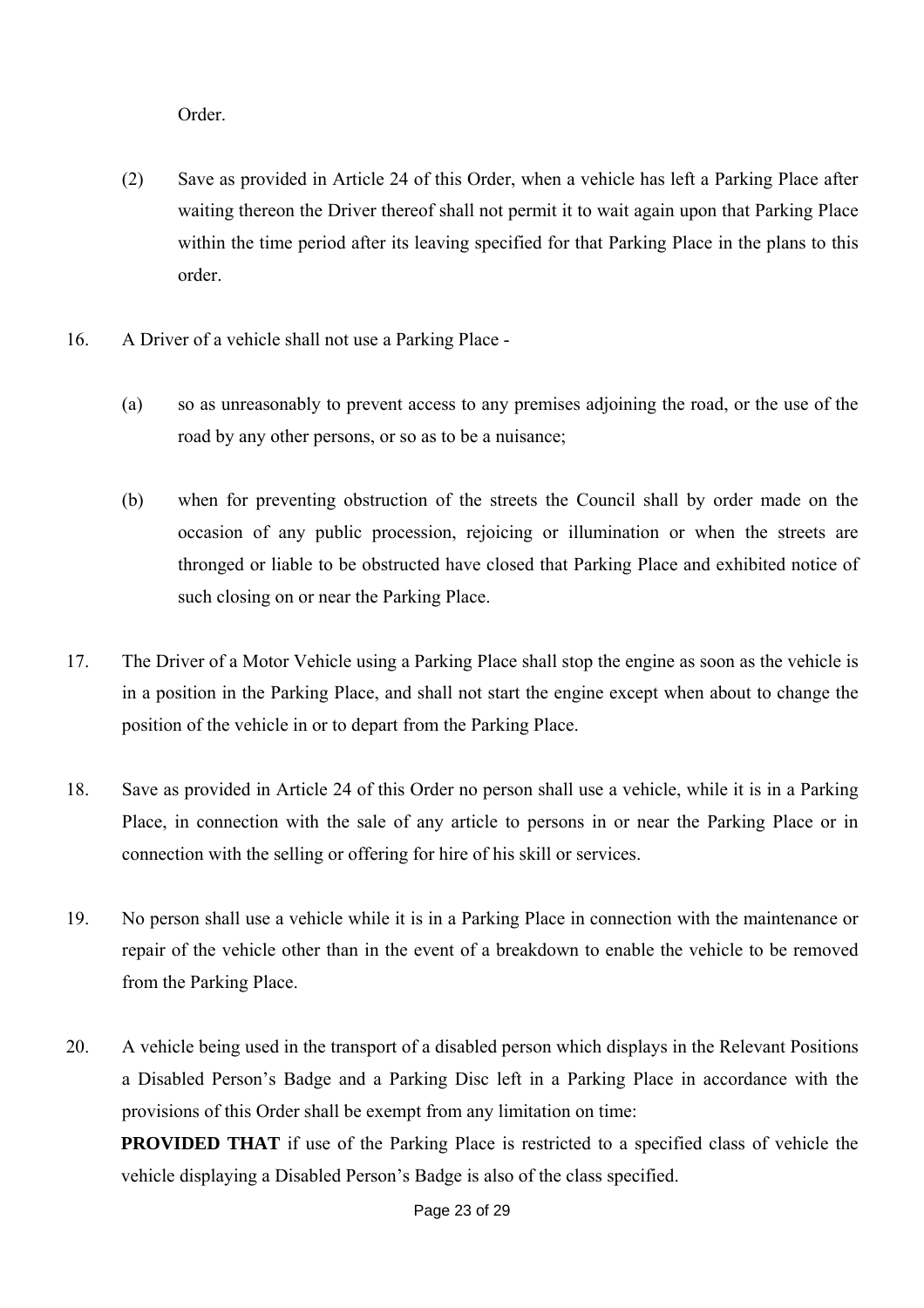- 21. Subject to the proviso hereto, when a vehicle is left in a Parking Place in contravention of any of the provisions contained in Articles 14, 15 or 16 of this Order a person authorised in that behalf by the Council may remove the vehicle or arrange for it to be removed from that Parking Place. **PROVIDED THAT** when a vehicle is waiting in a Parking Place in contravention of the provision of Article 14(b) of this Order, a person authorised in that behalf by the Council may alter or cause to be altered the position of the vehicle in order that its position shall comply with that provision.
- 22. Any person removing a vehicle or altering its position by virtue of the last preceding Article of this Order may do so by towing or driving the vehicle or in such other manner as he may think necessary and may take such measures in relation to the vehicle as he may think necessary to enable him to remove it or alter its position as the case may be.
- 23. When a person authorised by the Council removes or makes arrangements for the removal of a vehicle from a Parking Place by virtue of Article 21 of this Order, he/she shall make such arrangements as may be reasonably necessary for the safe custody of the vehicle.
- 24. The provisions contained in Article 14, 15 and 18 of this Order and the restrictions imposed by Article 7 of this Order shall not apply to any Hackney Carriage while waiting upon a Taxi Rank.
- 25. Notwithstanding the foregoing provisions of this Order, the Council may at its discretion issue a Waiver Certificate allowing a specific vehicle to wait in a road or a Parking Place during the hours of operation of any restriction or prohibition to the contrary.
- 26 A Waiver Certificate may be cancelled at any time at the sole discretion of the Council and shall thereupon immediately cease to be valid.
- 27 Notification of such cancellation shall be sent by post to the holder of the certificate at any address, which the Council believes to be that person's address, and the certificate shall forthwith be surrendered to the Council.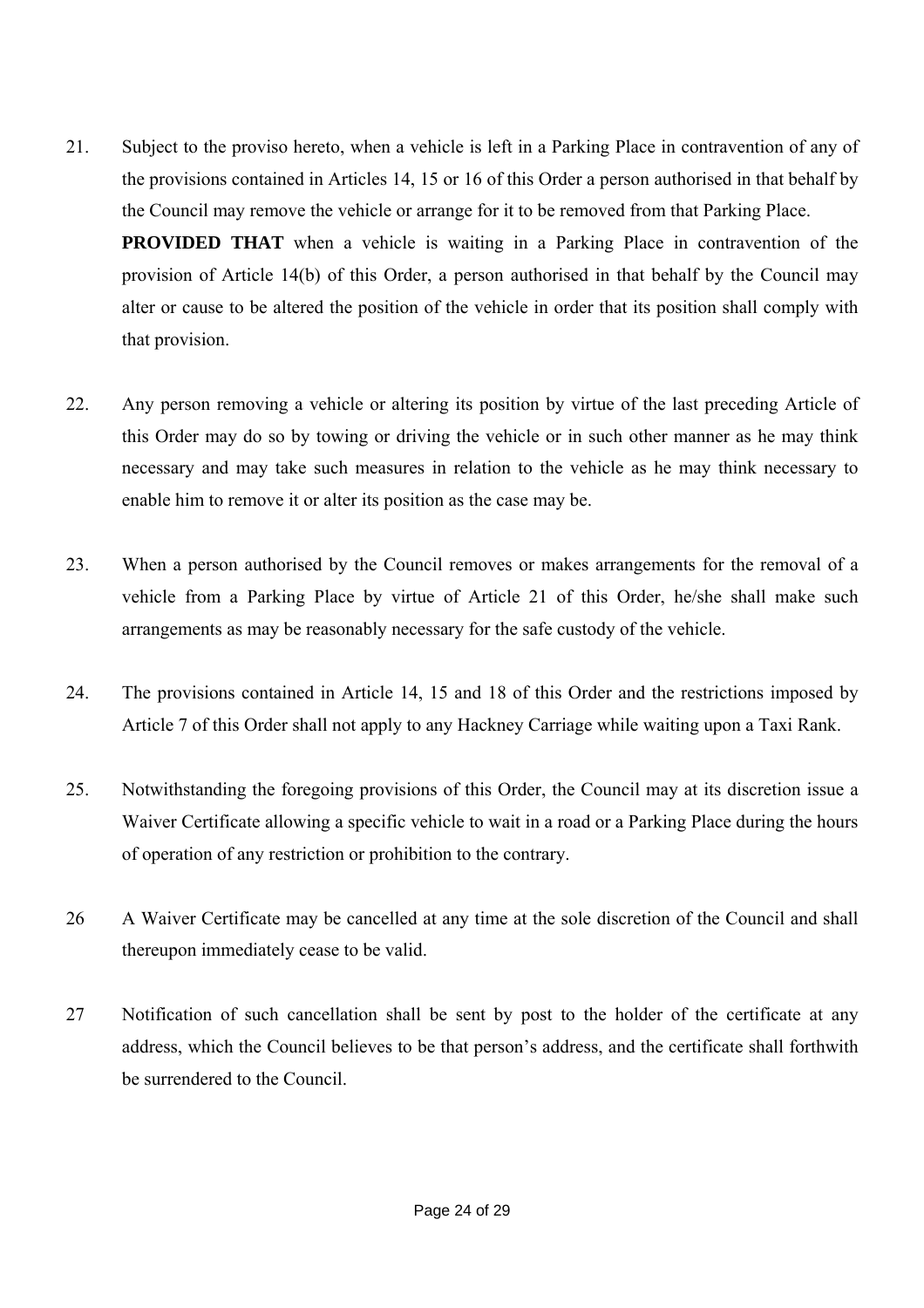# **PART IV PERMITS**

- 28. (1) Any Resident, who resides within a Residents parking zone identified on the plans attached to this order and is the Owner of a vehicle of the following class, that is to say a motor vehicle, a Goods Vehicle, an Invalid Carriage or a motorcycle,
	- (a) may apply to the Council or an Authorised Agent for a Permit for the parking of that vehicle in a Parking Place specified in paragraph (6) of this Article and any such application shall be made on a form issued by and obtainable from the Council or Authorised Agent and shall include the particulars and information required by such form to be supplied and such fee specified in Schedule 1 to this order. A Resident/applicant who is the holder of a Disabled Person's Badge shall be exempt from paying the fee prescribed in Schedule 1 to this order.
	- (b) and has previously in accordance with the terms in (a) above purchased a Permit, may if space permits, as determined by the Council, apply for a second Permit for the parking of a Motor Vehicle in the Parking Places specified in paragraph (6) of this article and any such application shall be made on a form issued by and obtainable from the Council at a designated office and shall include the particulars and information required by such form together with the fee specified in Schedule 1 to this Order;
	- (c) may apply to the Council at its designated office for the issue of a Special Visitors Permit for the parking of a Motor Vehicle in the Parking Places specified in paragraph (6) of this article. The decision to issue a Special Visitors Permit is at the discretion of the Council or its designated officer. Subject to the satisfaction of the Council or its designated officer a Special Visitors Permit shall be issued for the parking of any Motor Vehicle in the Parking Places contained in that street as specified in the plans attached to this Order upon payment of the prescribed fee specified in Schedule 1 to this Order;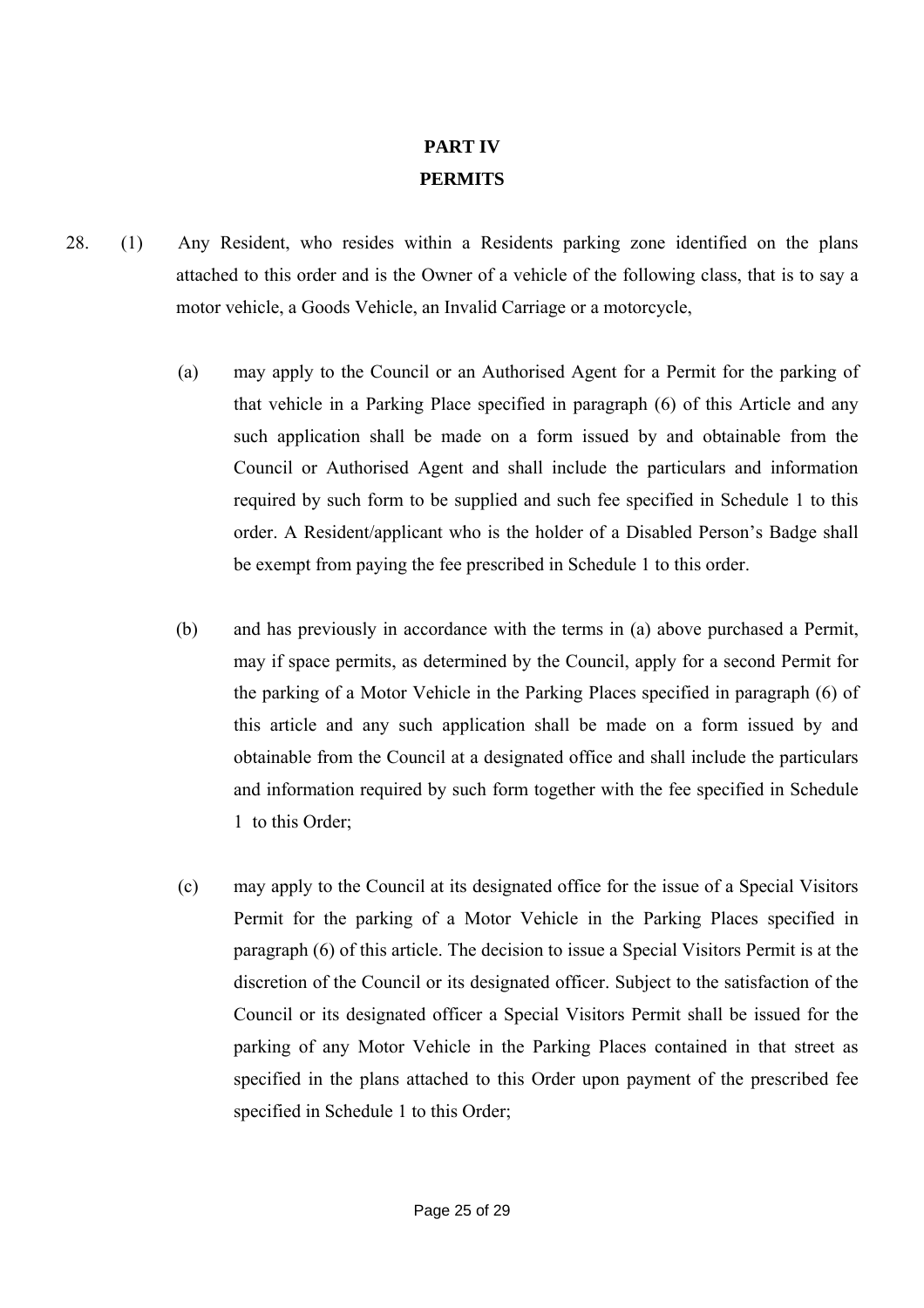- (d) may apply to the Council for the issue of Residents Visitors' Permits for the parking of a Motor Vehicle in the Parking Places specified in paragraph (6) of this article and such application shall be made on a form obtainable from a designated office of the Council and shall include such particulars and information required by such form supplied together with the fee specified in Schedule 1 to this Order for the type of Residents Visitor's Permit required.
- (2) The Council may, at its discretion, issue a Special Visitors Permit to persons engaged in a medical or caring profession, upon payment of the prescribed fee.
- (3) Any Owner of a tourist accommodation establishment located within a Residents parking zone identified in the plans attached to this Order may apply to the Council for the issue of Tourist Accommodation Permits for the sole use of guests staying at that establishment. Such application shall be made on a form obtainable from a designated office of the Council and shall include such particulars and information required by such form supplied together with the fee specified in Schedule 1 to this Order for the type of Permit required.
- (4) The Council or Authorised Agent may at any time require an applicant for a Permit or a Permit holder to produce to an officer of the Council or Authorised Agent such evidence in respect of an application for a Permit as they may reasonably require to verify the particulars or information given to them or to verify that the Permit is valid.
- (5) The Council or Authorised Agent upon being satisfied that the applicant is a Resident who is the Owner of a vehicle of the class specified in paragraph (1) of this Article, shall issue to the applicant one Residents, Special Visitor, Residents Visitor or Tourist Accommodation Parking Permit as appropriate for the leaving during the Permitted hours in a Parking Place of the vehicle to which such Permit relates, by the Owner or by any person using such vehicle with the consent of the Owner (other than a person to whom such vehicle has been let for hire and reward).
- (6) A Permit shall only be valid for use in a Parking Place so prescribed on a road identified on the plans attached to this order.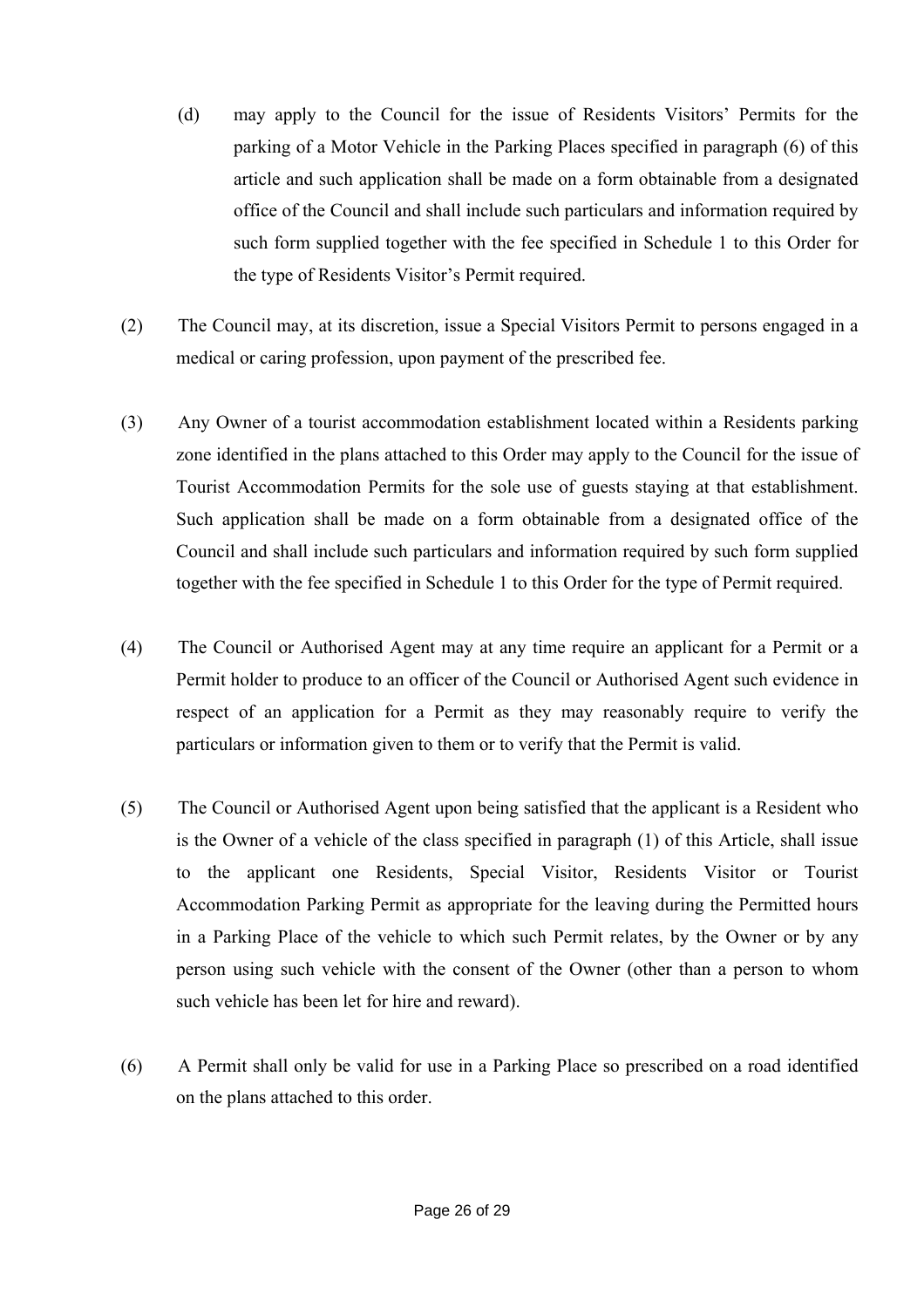- 29. At all times during which a Motor Vehicle is waiting (other than a Motor Vehicle which is otherwise exempted by this Order) in a Parking Place for such a class of vehicle as specified in the plans attached to this Order, a valid Permit shall be displayed in the Relevant Position.
- 30. A Permit shall be valid only for the vehicle in respect of which it is issued and no Permit holder shall cause or Permit any Permit issued to him by the Council to be displayed on any vehicle bearing a different registration number to that indicated on the Permit
- 31. A Permit shall cease to be valid on the occurrence of any one of the events set out below:
	- (a) the Permit holder ceasing to be a Resident, in the case of a Residents' First or Second Permit:
	- (b) the Permit holder ceasing to be the Owner of the Motor Vehicle in respect to which the Permit was issued;
	- (c) the cancellation of such Permit by the Council under the provisions of Articles 33 and 34 to this Order;
	- (d) the issue of a duplicate Permit by the Council under the provisions of Article 34;
	- (e) the expiry of the period for which the Permit was issued;
	- (f) the holder of a Special Visitors Permit issued under the provisions of Article  $28(1)(c)$  and 28(2) to this Order being no longer employed in the profession for which the said Permit was issued or no longer requiring to park a Motor Vehicle in pursuance of that profession in the manner for which the Permit was issued;
	- (g) the Motor Vehicle in respect of which such Permit was issued being adapted or used in such a manner that it is not a Motor Vehicle of the class specified in this Order;
	- (h) Where any Permit is issued to any person upon receipt of a cheque or credit card and the payment is subsequently dishonoured, the Permit shall cease to be of effect from the date of issue and the Council shall serve notice in writing on the person to whom the Permit was issued by way of the recorded delivery service or by delivering the notice to the person's last known address requiring that person to surrender the Permit to the Council within 48 hours of the receipt of that notice.
- 32. A Permit shall be in writing and shall include the following particulars:-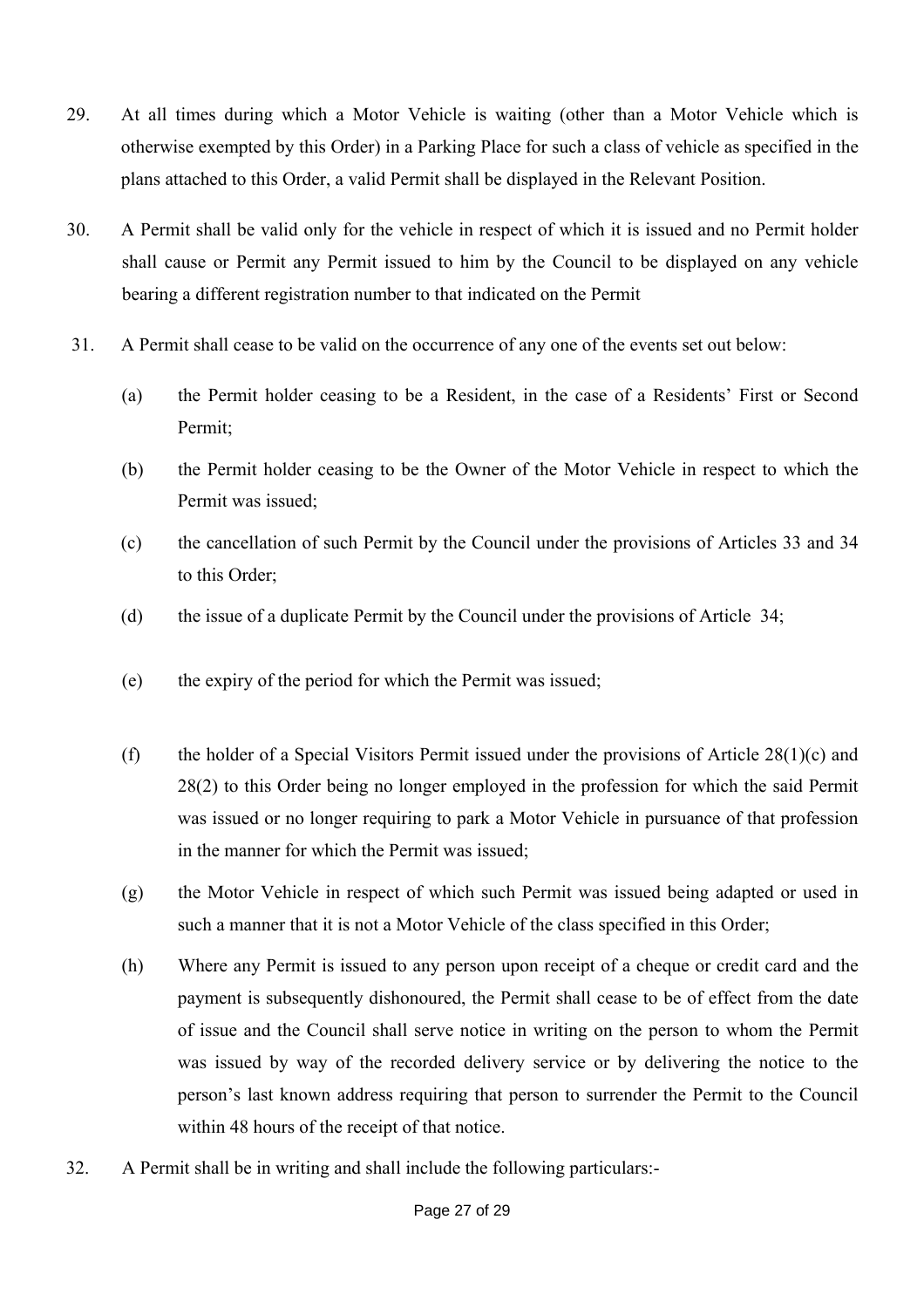- (e) the registration mark of the vehicle in respect of which the Permit has been issued;
- (f) the period during which the Permit shall remain valid;
- (g) an authentication that the Permit has been issued by the Council;
- (h) the zone within which the Permit is valid
- 33. The Council may, entirely at its own discretion, cancel a Permit and notify the Permit holder at the address shown by that person on the application for the Permit or at any other address believed to be that person's place of abode and the Permit holder shall surrender the Permit to the Council within 2 working days of the receipt of the aforementioned Notice.
- 34. A First Residents' Permit, Second Residents' Permit or Special Visitors' Permit which -
	- (b) is lost, defaced, worn or stolen shall be replaced by the Council upon receipt of the prescribed fee specified in Schedule 1 to this Order;
	- (b) ceases to be valid in accordance with Article 31(b) to this Order shall be replaced by the Council, such replacement being issued in respect of a different Motor Vehicle owned by the Permit holder, upon receipt of the prescribed fee specified in Schedule 1 to this Order.

The Permit for which a replacement Permit is issued under the provisions of this clause shall be cancelled and the replacement Permit shall have the same expiry date as the Permit, which has been cancelled. Unless the Permit has been lost or stolen, it should be surrendered to the Council before a replacement Permit is issued.

- 35. A Residents Visitors Permit, or Tourist Accommodation Permit, which is unused, lost, defaced, worn or stolen shall not be replaced or eligible to a refund of any monies paid in respect of the purchase of that Permit.
- 36. All the provisions of this Order shall apply to a duplicate Permit to the same extent as they applied to the original Permit.
- 37. When a Permit has been displayed in accordance with the provisions of Article 29, no person other than a Police Constable in uniform or a Parking Attendant shall remove such Permit or notice from the vehicle unless authorised to do so by the Driver of that vehicle.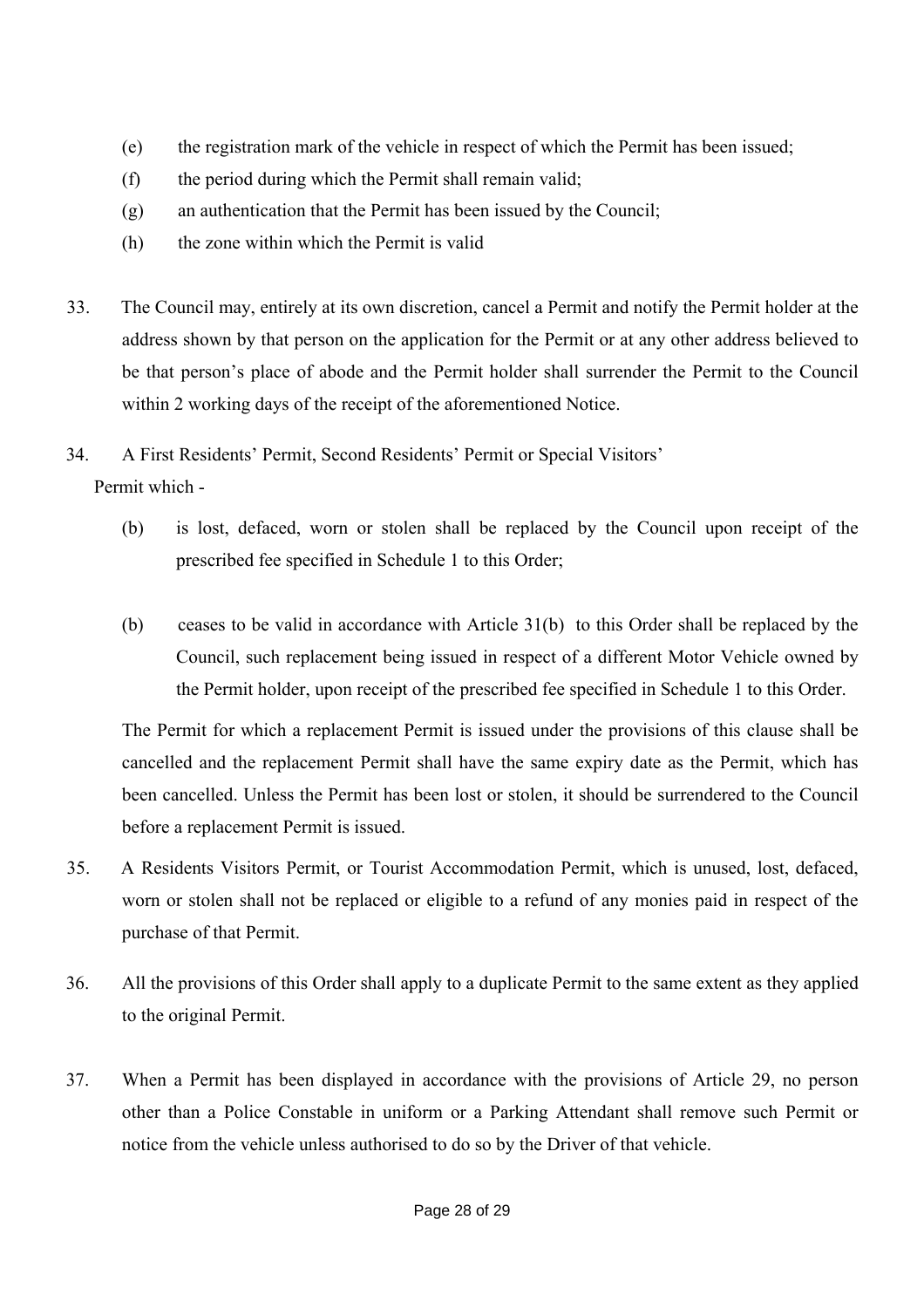#### **PART V**

### **DESIGNATED PARKING PLACES FOR DISABLED PERSONS' VEHICLES**

- 38. (1) The areas of land identified in the plans attached to this Order and therein designated "Disabled Badge Holders Only" may be used, subject to the provisions of this Order, as Parking Places for disabled persons' Vehicles in such positions, during such periods and for such hours as are identified on the plans attached to this Order.
	- (2) Where, within a Parking Place, there is a sign or surface marking which indicates that a parking bay is available only for a Disabled Person's Vehicle, the Driver of a vehicle shall not Permit it to wait in the parking bay unless the vehicle has displayed in a Relevant Position a valid Disabled Person's Badge and the vehicle is being used by the person to whom the badge is issued.

# **PART VI REVOCATIONS**

- 39. Traffic Regulation Orders, made prior to this Order, which apply to roads outside Caernarfon and Bangor in the area of Gwynedd as far as they relate to waiting prohibitions and restrictions and street Parking Places, are hereby revoked.
- 40. Given under the Common Seal of the Council of Gwynedd the  $9<sup>th</sup>$  day of March Two Thousand and Seven

**LLOFNODWYD FEL** ) **GWEITHRED** trwy osod **SÊL** ) **GYFFREDIN CYNGOR** ) **GWYNEDD** ym mhresenoldeb:-

**EXECUTED AS A DEED** by ) affixing **THE COMMON SEAL** ) of **GWYNEDD COUNCIL** ) in the presence of:

> **Llofnodwr Awdurdodedig Authorised Signatory**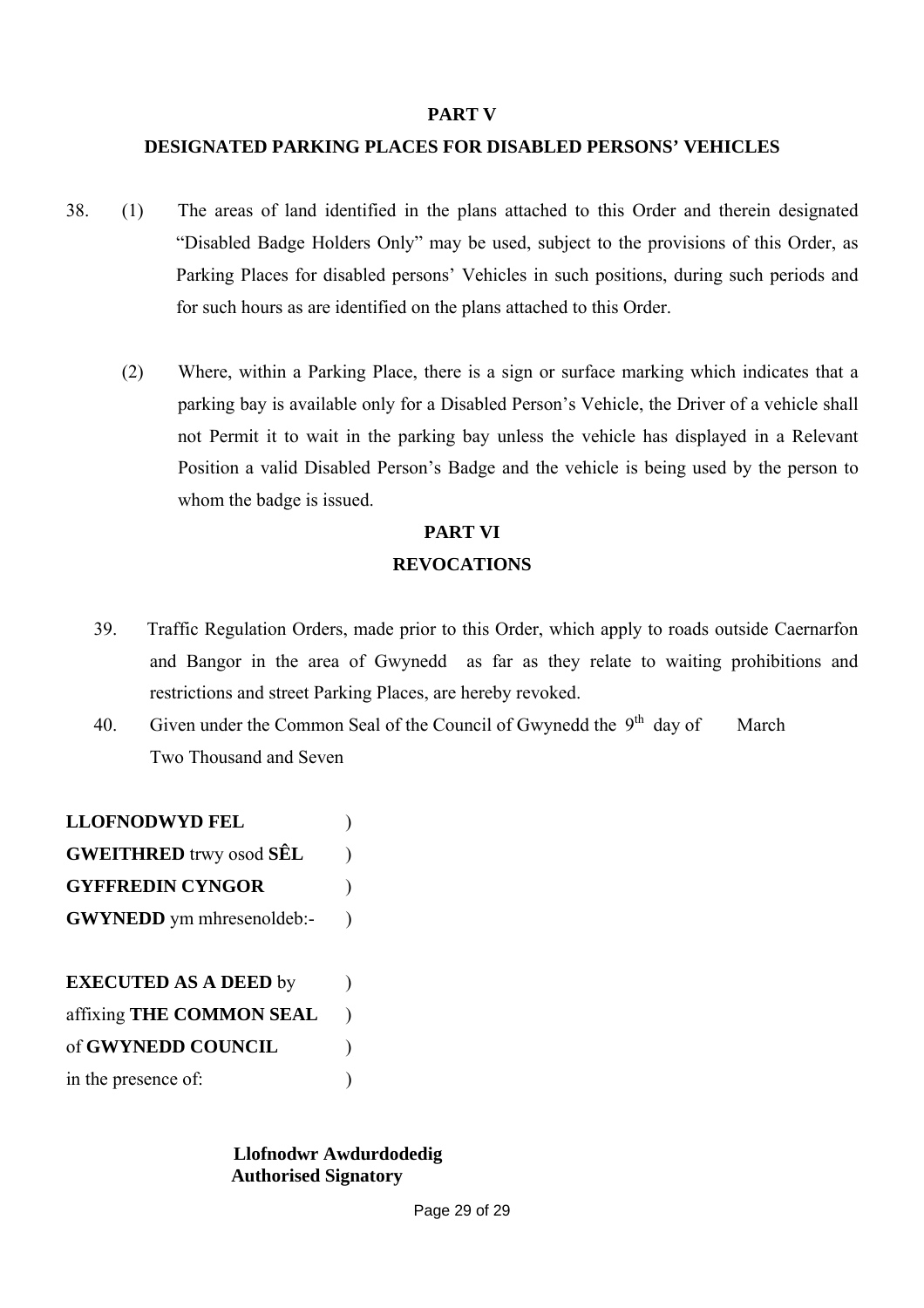# GORCHYMYN CYNGOR GWYNEDD (GWAHARDD A CHYFYNGU AROS A MANNAU PARCIO AR Y STRYD) (ARDALOEDD Y TU ALLAN I GAERNARFON A BANGOR) 2007

Mae Cyngor Gwynedd (y cyfeirir ato wedi hyn fel "y Cyngor") trwy ymarfer ei bwerau o dan Adrannau 1(1), 2(1) i (3), 4(2), 19, 32, 35, 45, 46, 47 a 124 o a Rhan IV o Atodlen 9 o Ddeddf Rheoli Traffig y Ffyrdd 1984 ("Deddf 1984"), fel y newidiwyd a Deddf Traffig Ffordd 1991 a phob pŵer galluogi arall ac ar ôl ymgynghori gyda Phrif Swyddog yr Heddlu yn unol â Rhan III o Atodlen 9 i Ddeddf 1984 a chyda Deddf Traffig Ffordd 1991, drwy hyn yn gwneud y Gorchymyn a ganlyn:-

# **RHAN I**

## **ENWI A DEHONGLI**

1. Daw'r Gorchymyn hwn i rym ar y 14eg dydd o Fawrth 2007 a gellir cyfeirio ato fel Gorchymyn Cyngor Gwynedd (Gwahardd a Chyfyngu Aros a Mannau Parcio ar y Stryd) (Ardaloedd y tu allan i Gaernarfon a Bangor) 2007.

2. Yn y Gorchymyn hwn, ac eithrio lle bo'r cyd-destun yn golygu rhywbeth gwahanol mae i'r ymadroddion a ganlyn yr ystyron a roddir iddynt yma:

mae gan *"Ambiwlans"* yr un ystyr a'r hyn sy'n y Ddeddf Ecséis a Chofrestru Cerbydau 1994;

golyga *"Asiant Awdurdodedig"* y contractwr gwasanaethau parcio a benodwyd gan neu a awdurdodwyd yn briodol i weithredu ar ran y Cyngor i ddibenion goruchwylio a gorfodi'r Gorchymyn hwn;

 mae *"Man Parcio Awdurdodedig"* yn golygu unrhyw Fan Parcio ar y ffordd a awdurdodwyd neu a ddynodwyd gan y Gorchymyn hwn;

mae ystyr *"Bws"* yr un fath a'r hyn sydd yn Rheoliad 22 o Reoliadau 2002;

golyga *"Arosfan Bws"* unrhyw ran o'r gerbydlon a fwriadwyd i Fysiau aros, sydd wedi ei chynnwys ac wedi ei dangos gan farciau ar y ffordd sy'n cydymffurfio gyda diagram 1025.1 neu 1025.3 neu 1025.4 ac yn ymgorffori'r geiriau "Arosfan Bws" yn Atodlen 6 gydag arwydd yn cydymffurfio gyda diagram 970 yn Atodlen 5 i Reoliadau 2002;

mae *"Clirffordd Arosfan Bws"* yn golygu unrhyw ran o'r Gerbydlon a fwriadwyd ar gyfer bysiau sy'n aros, sydd wedi ei chynnwys ac a ddangosir gan farciau ffordd sy'n cydymffurfio gyda diagram 1025.1, .3 a .4 yn Atodlen 6 ag arwydd sy'n cydymffurfio gyda diagram 974 yn Atodlen 5 i Reoliadau 2002;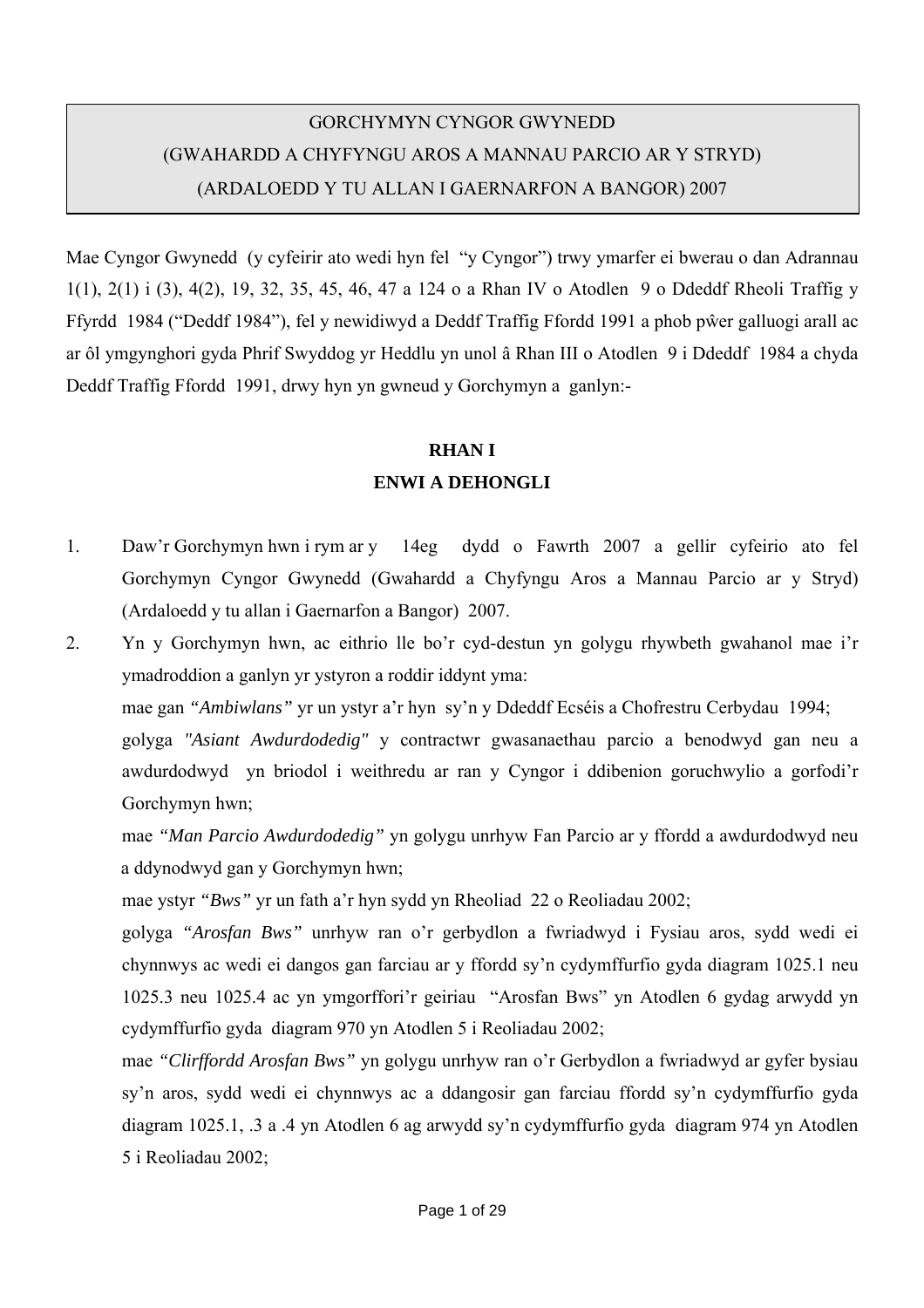mae *"Cerbydlon"* yn golygu ffordd sy'n briffordd neu wedi ei chynnwys yn rhan ohoni (heblaw am drac beic) y mae gan y cyhoedd hawl tramwy i gerbydau deithio;

mae i *"Cerbyd Person Anabl"* yr un ystyron ac sydd yn y Rheoliadau Gorchmynion Traffig Awdurdodau Lleol (Eithriadau i Bobl Anabl) (Cymru) 2000;

mae "*Bathodyn Person Anabl "* a *" Disg Parcio"* yn golygu'r bathodyn a'r disg a gyflwynwyd gan yr awdurdod lleol yn unol â darpariaethau'r Rheoliadau Personau Anabl (Bathodynnau ar gyfer Cerbydau Modur) (Cymru) 2000 neu yn fathodyn sy'n gweithredu o dan y rheoliadau yma fel pe byddai'n Fathodyn Person Anabl;

golyga *"Gyrrwr"*, mewn perthynas â cherbyd sy'n aros mewn lle parcio neu ar ffordd neu ddarn o ffordd, y person oedd yn gyrru'r cerbyd ar yr adeg y cafodd ei adael yn y Man Parcio hwnnw neu'r ffordd neu ran o'r ffordd;

mae *"Deddfiad"* yn golygu unrhyw ddeddfiad, boed yn gyhoeddus cyffredinol neu yn lleol, ac mae'n cynnwys unrhyw orchymyn, is-ddeddf, rheol, rheoliad, cynllun neu unrhyw offeryn arall sydd mewn grym drwy rinwedd Deddfiad a bydd unrhyw gyfeiriad yn y Gorchymyn hwn at unrhyw Ddeddfiad yn cael ei ystyried fel cyfeiriad at y Deddfiad hwnnw fel y newidiwyd, defnyddiwyd, cydgrynhowyd, ail-ddeddfwyd neu sydd mewn grym drwy rinwedd unrhyw Ddeddfiad dilynol;

mae *"Nwyddau"* yn golygu nwyddau neu lwyth o unrhyw ddisgrifiad ac yn cynnwys pecynnau post o unrhyw fath;

mae *"Cerbyd Nwyddau"* yn golygu cerbyd modur sydd wedi ei adeiladu neu ei addasu i gludo Nwyddau ac nad yw yn ddim mwy na 5.30 metr o hyd neu 2.25 metr o uchder;

mae *"Cerbyd Hacni"* yn golygu cerbyd a drwyddedwyd o dan Adran 38 o'r Ddeddf Cerbydau (Ecséis), 1971;

mae *"Llwytho"* yn cynnwys Llwytho neu Ddadlwytho Nwyddau i neu o gerbyd;

mae gan *"Feic Modur"* a *"Cerbyd yr Anabl"* yr un ystyron ag yn Adran 136 o Ddeddf 1984;

mae gan *"Cerbyd Modur"* yr un ystyr a'r hyn sydd yn Adran 136 o Ddeddf 1984;

golyga *"Perchennog",* mewn perthynas â'r cerbyd yr unigolyn sy'n cadw'r cerbyd. Wrth benderfynu pwy oedd Perchennog y cerbyd ar unrhyw adeg fe ragdybir mai'r Perchennog yw'r unigolyn y cafodd y cerbyd ei gofrestru yn ei enw ar y pryd o dan y Ddeddf Ecséis Cerbydau a Chofrestru 1994;

mae *"Man Parcio"* yn golygu unrhyw Fan Parcio a ddangosir ar Gerbydlon gan farciau yn unol â Rheoliadau 2002, ar ffordd a ddynodwyd gan orchymyn a wnaed neu sydd a'r effaith fel pe tai wedi ei wneud o dan Ddeddf 1984;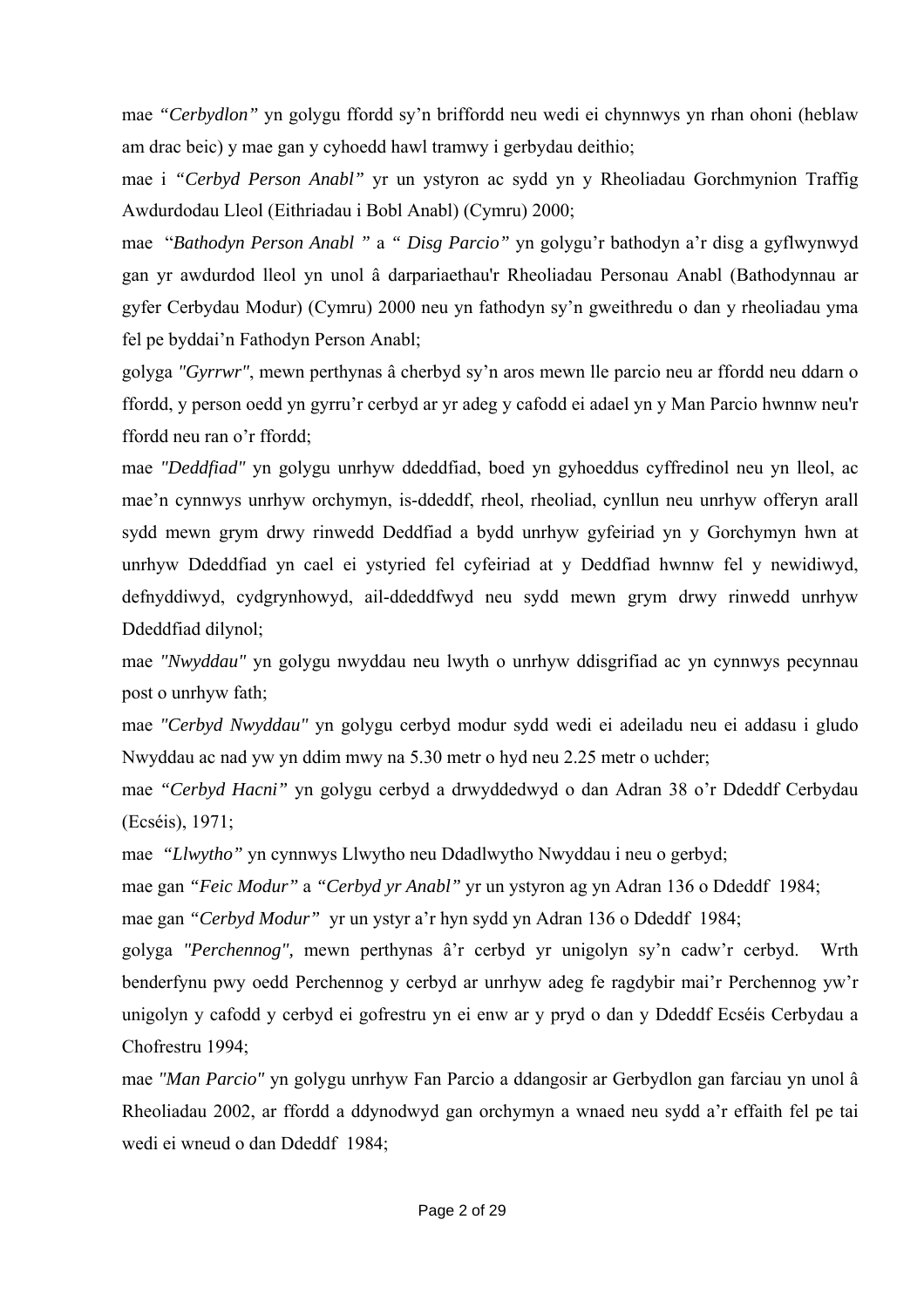mae *"Cerdyn Parcio"* yn golygu Cerdyn Parcio gyflwynwyd o dan ddarpariaethau'r Gorchymyn hwn;

 golyga *"Deilydd Cerdyn Parcio"* unigolyn y cyflwynwyd y Cerdyn Parcio iddo o dan ddarpariaethau'r Gorchymyn hwn;

mae *"Oriau a Ganiateir"* yn golygu'r oriau a nodwyd ar y cynlluniau sy'n atodol i'r Gorchymyn hwn;

mae *"Safle Perthnasol"* o safbwynt: -

- (a) Bathodyn Person Anabl, yn golygu
	- (i) yn achos cerbyd gyda borden flaen neu banel ffasgia, bydd y bathodyn yn cael ei arddangos arno fel bod rhan 1 o'r bathodyn yn glir o du allan i'r cerbyd; neu
	- (ii) yn achos cerbyd heb forden flaen neu banel ffasgia, bydd y bathodyn yn cael ei arddangos mewn safle amlwg ar y cerbyd fel bod rhan 1 o'r bathodyn yn glir o du allan i'r cerbyd;
- (b) mae Disg Parcio Person Anabl, yn golygu bod yr ochr sy'n dangos y chwarter awr pan ddechreuodd yr amser aros i'w weld yn glir o du allan i'r cerbyd;
- (c) mae Cerdyn Parcio Preswylydd a Thystysgrif Hepgor, yn golygu
	- (i) yn achos cerbyd gyda borden flaen neu banel ffasgia, bydd y Cerdyn Parcio yn cael ei arddangos arno fel bod rhan o'r Cerdyn i'w weld yn glir o du allan i'r cerbyd; neu
		- (ii) yn achos cerbyd heb forden flaen neu banel ffasgia, bydd y Cerdyn Parcio yn cael ei arddangos mewn safle amlwg ar y cerbyd fel bod y Cerdyn i'w weld yn glir o du allan i'r cerbyd;

mae *"Preswylydd"* yn golygu person sydd â'i gartref arferol yn eiddo lle mae'r cyfeiriad post ar ffordd neu ar ran o ffordd a nodwyd fel parth parcio i Breswylwyr ar y cynlluniau sy'n atodol i'r Gorchymyn hwn;

mae *"Safle Penodol"* yn golygu cerbyd a adawyd mewn Man Parcio yn ystod yr Oriau a Ganiateir yn unol â darpariaethau blaenorol y Gorchymyn hwn sy'n achosi iddo sefyll:-

- (a) yn achos y Man Parcio mewn perthynas â lle bo darpariaethau arbennig ynglŷn â'r modd mae cerbyd yn sefyll yn y lle hwnnw wedi eu pennu yn y cynlluniau sy'n atodol i'r Gorchymyn hwn fe fyddant yn unol â'r darpariaethau hynny;
- (b) yn achos unrhyw Fan Parcio arall
	- (i) os nad yw'r Man Parcio ar stryd unffordd, fod yr ochr chwith neu ochr agosaf y cerbyd ger ochr chwith y Gerbydlon;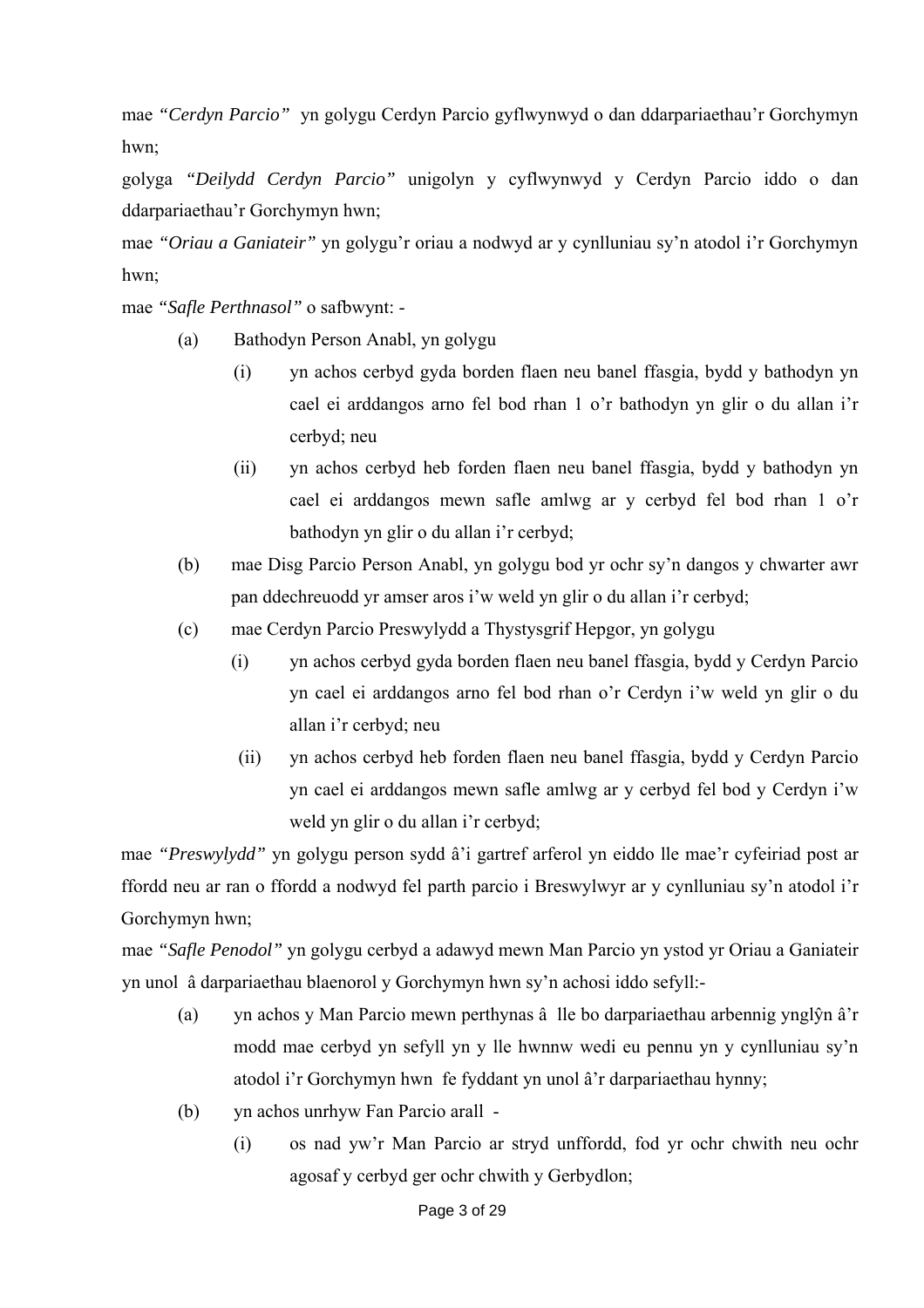- (ii) bod y pellter rhwng ochr y Gerbydlon ag olwyn agosaf y cerbyd ddim mwy na 300 milimetr;
- (c) fel bod pob rhan o'r cerbyd o fewn cyfyngiadau'r Man Parcio;
- (d) nad oes unrhyw ran o'r cerbyd yn rhwystro unrhyw fodd cerbydol o fynediad i mewn neu allan o unrhyw eiddo ger ochr y ffordd lle mae'r cerbyd yn aros.

mae *"Rheng Dacsi"* yn golygu ardal o'r Gerbydlon sydd wedi ei chynnwys o fewn ac wedi ei dangos gan farciau ffordd sy'n cydymffurfio gyda diagram 1028.2 yn Atodlen 6 o Reoliadau 2002;

golyga *"Oriau Penodol"* yr oriau a nodwyd ar gyfer mannau parcio neu ddadlwytho ar y cynlluniau sy'n atodol i'r Gorchymyn hwn;

mae gan *"System Telathrebu"* yr un ystyr a'r hyn sydd yn Neddf Telathrebu 1984;

mae *"Rheoliadau 2002"* yn golygu'r Rheoliadau Arwyddion Traffig a Chyfarwyddiadau Cyffredinol 2002;

mae *"Deddf 1984"* yn golygu Deddf Rheoli Traffig y Ffyrdd 1984;

mae *"Arwydd Traffig"* yn golygu arwydd o unrhyw faint, lliw a math a bennwyd neu a awdurdodwyd yn unol â neu a'r effaith fel pe byddai wedi ei bennu neu ei awdurdodi yn unol ag Adran 64 o Ddeddf 1984.

mae *"Tystysgrif Hepgor"* yn golygu tystysgrif a gyflwynwyd yn briodol ar ran y Cyngor i ddibenion Erthygl 25 sy'n caniatáu i gerbyd penodol i aros mewn amgylchiadau penodol ar ddarn neu ddarnau o ffordd lle y byddai'r aros i'r cerbyd hwnnw fel arall yn cael ei wahardd;

- 3. Ac eithrio lle dywedir fel arall, mae unrhyw gyfeiriad yn y Gorchymyn hwn at Erthygl neu Atodlen rifedig yn gyfeiriad at yr Erthygl neu'r Atodlen sydd a'r rhif hwnnw yn y Gorchymyn hwn.
- 4. Bydd y gwaharddiadau a osodwyd gan y Gorchymyn hwn yn ychwanegol i ac nid yn amharu ar unrhyw gyfyngiad, gwaharddiad neu ofyniad a osodwyd gan unrhyw Reoliadau neu Orchmynion a wnaed neu fel pe byddent wedi eu gwneud o dan Ddeddf 1984, neu gan neu o dan unrhyw Ddeddfiad arall.
- 5. Oddieithr lle fo'r gwrthwyneb yn cael ei nodi, bydd unrhyw gyfeiriad yn y Gorchymyn hwn i:
	- (a) y Gorchymyn hwn neu Orchymyn arall yn cael eu dehongli fel cyfeiriad i'r Gorchymyn hwn neu, fel bo'n berthnasol, orchymyn arall, gan y gall fod hwn wedi neu y bydd o bryd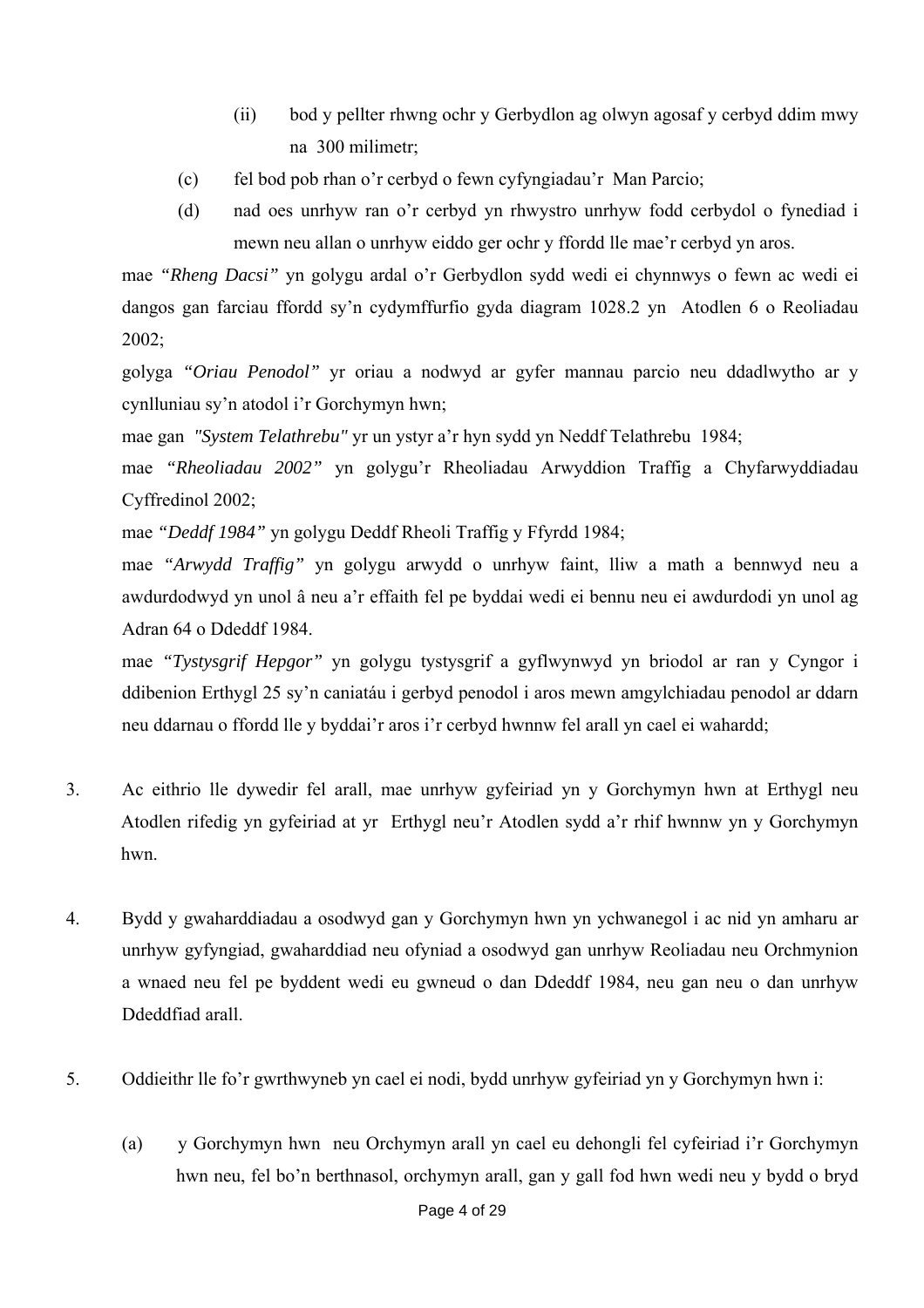i'w gilydd yn cael eu newid, amrywio neu ychwanegu atynt;

- (b) Statud neu Reoliad yn cael ei ddehongli fel cyfeiriad at Statud neu Reoliadau o'r fath gan y gall eu bod wedi neu y byddant o bryd i'w gilydd yn cael eu newid neu eu hail-ddeddfu.
- 6. Mae Deddf Dehongli 1978 yn berthnasol i ddehongli'r Gorchymyn hwn fel mae'n berthnasol i ddehongli Deddf Seneddol ac fel pe byddai ar gyfer dibenion Adran 21 o'r Ddeddf honno fod y Gorchymyn hwn yn Ddeddf Seneddol, a phe byddai'r Gorchmynion a ddiddymwyd gan Erthygl 41 yn Ddeddfau Seneddol a ddiddymwyd trwy hynny.

## **RHAN II GWAHARDD A CHYFYNGU AROS**

- 7. Oddieithr fel y darparwyd yn Erthyglau 8 i 12 o'r Gorchymyn hwn nid fydd unrhyw unigolyn, ac eithrio ar gyfarwyddyd neu gyda chaniatâd cwnstabl o'r heddlu yn ei wisg neu warden traffig, yn achosi nac yn caniatáu i unrhyw gerbyd i aros ar y ffyrdd neu ochrau'r ffyrdd a nodwyd (ac eithrio'r Cefnffyrdd nad yw'r Gorchymyn hwn yn berthnasol iddynt, ond a ddangosir fel canllaw yn unig) ac am y cyfnodau a nodwyd (neu yn achos ffordd neu ochr y ffordd lle fo aros cyfyngedig yn cael ei Ganiatáu, heblaw yn ystod y cyfnod a nodwyd) ar y cynlluniau sy'n atodol i'r Gorchymyn hwn.
- 8. Ni fydd dim yn Erthygl 7 o'r Gorchymyn hwn yn ei gwneud hi'n anghyfreithlon i achosi neu i Ganiatáu i unrhyw gerbyd i aros cyn belled â'i fod yn angenrheidiol i'r diben i alluogi Nwyddau i gael eu llwytho neu eu dadlwytho o'r cerbydau ar y ffyrdd a nodwyd ac am y cyfnodau a nodwyd ar y cynlluniau sy'n atodol i'r Gorchymyn hwn:

**AR YR AMOD** oni bai fod hysbysiad yn cael ei roi pedair awr ar hugain ymlaen llaw i'r Cyngor a bod Tystysgrif Hepgor wedi ei derbyn, ni fydd unrhyw gerbyd yn aros ar unrhyw ffordd neu ochr y ffordd lle fo Llwytho wedi ei gyfyngu yn ystod y cyfnodau cyfyngu fel y nodwyd ar y cynlluniau sy'n atodol i'r Gorchymyn hwn:

9. (1) Ni fydd dim yn Erthygl 7 o'r Gorchymyn hwn yn ei gwneud hi'n anghyfreithlon i achosi neu ganiatáu i unrhyw gerbyd i aros ar unrhyw un o'r ffyrdd, ddarn o'r ffordd neu ar ochrau'r ffordd a nodir yno cyn belled a bo hi'n angenrheidiol i alluogi: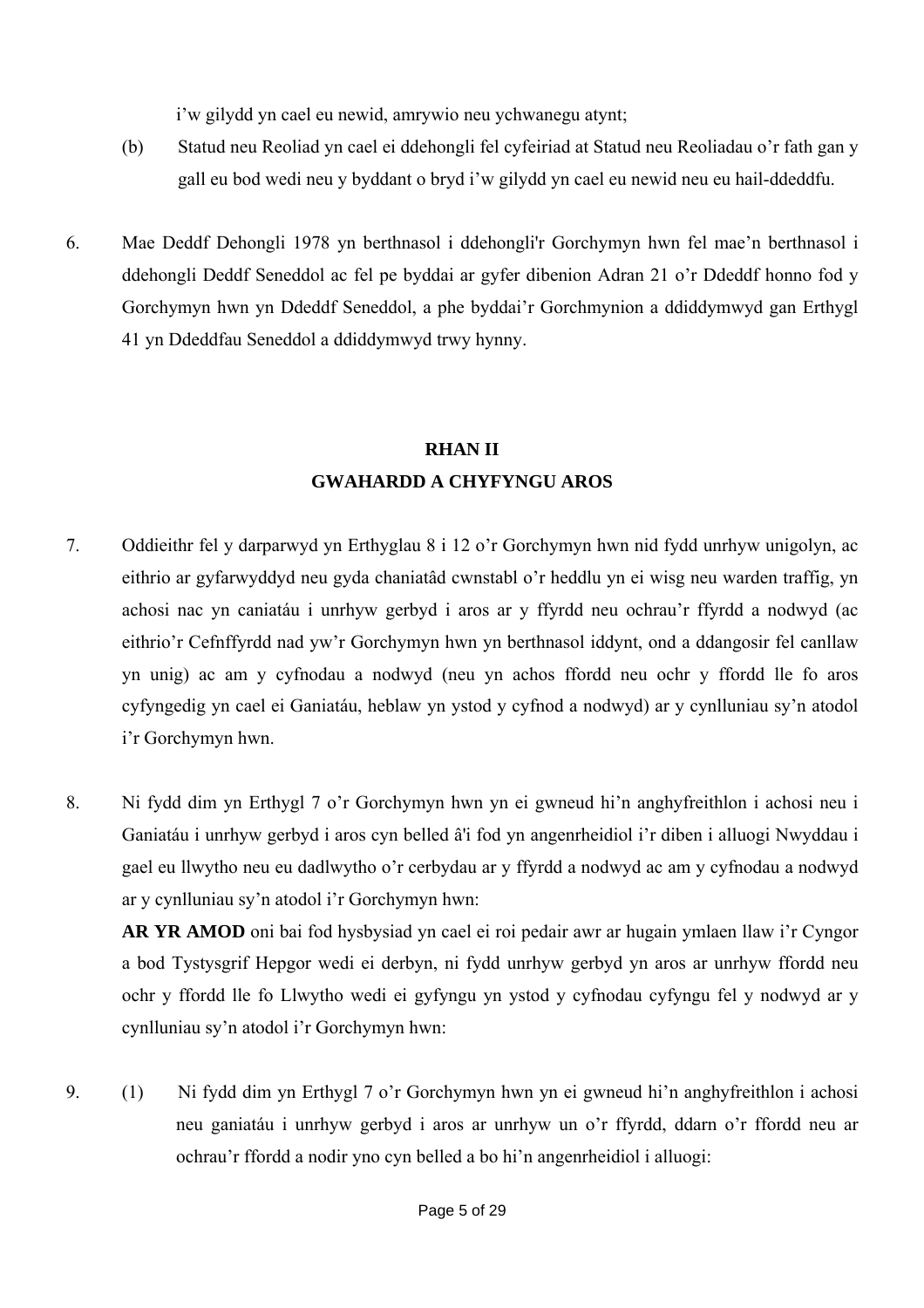- (a) unigolyn i fynd i gerbyd neu ddod oddi arno:
- (b) fel y gellir defnyddio'r cerbyd, os na ellir ei ddefnyddio'n gyfleus at y dibenion hynny ar unrhyw ffordd arall, mewn cysylltiad ag unrhyw un o'r gweithgareddau a ganlyn, sef:-
	- (i) gwaith adeiladu, diwydiannol neu ddymchwel;
	- (ii) cael gwared ag unrhyw rwystr i drafnidiaeth;
	- (iii) cynnal, gwella neu ailadeiladu'r ochrau darnau ffyrdd uchod; a
	- (iv) gosod, codi, newid neu atgyweirio ar dir yn ymyl yr ochrau darnau ffyrdd unrhyw garthffos neu brif bibell, pibell neu offer i gyflenwi nwy, dŵr neu drydan neu unrhyw lein cyfarpar telathrebu fel a ddiffinnir yn Neddf Telathrebu 1984;
- (c) fel y gellir defnyddio'r cerbyd yng ngwasanaeth awdurdod lleol neu ymgymerwr dŵr, ymgymerwr carthffosiaeth neu Asiantaeth yr Amgylchedd yn unol â hawliau neu ddyletswyddau statudol, os na ellir ei ddefnyddio'n hwylus at y dibenion hynny ar unrhyw ffordd arall;
- (d) cerbyd darparwr gwasanaeth cyffredinol (fel a ddiffinir yn adran 4(3) a (4) o Ddeddf y Gwasanaethau Post 2000) i'w defnyddio i'r diben o ddosbarthu a/neu gasglu'r post;
- (e) fel y gellir rhoi petrol, olew dŵr neu aer yn y cerbyd o unrhyw garej a leolir ar neu ger y darnau ffyrdd neu ochrau'r ffyrdd uchod;
- (f) i alluogi'r cerbyd i gael ei ddefnyddio i ddibenion y frigâd dân, Ambiwlans neu'r heddlu;
- (g) mewn unrhyw achos lle fo'r person sy'n rheoli'r cerbyd,
	- (i) angen iddo stopio gan y gyfraith;
	- (ii) yn orfodol iddo stopio i osgoi damwain, neu
	- (iii) ei fod yn cael ei atal rhag symud ymlaen oherwydd amgylchiadau sydd y tu hwnt i'w reolaeth;
- (h) os yw'r cerbyd yn arddangos yn y Safle Perthnasol Dystysgrif Hepgor ddilys ac yn aros yn unol â'r telerau a'r amodau a nodir gan y Dystysgrif ddywededig.
- (2) Ni fydd dim yn Erthygl 7 o'r Gorchymyn hwn yn ei gwneud hi'n anghyfreithlon i achosi neu Ganiatáu i unrhyw gerbyd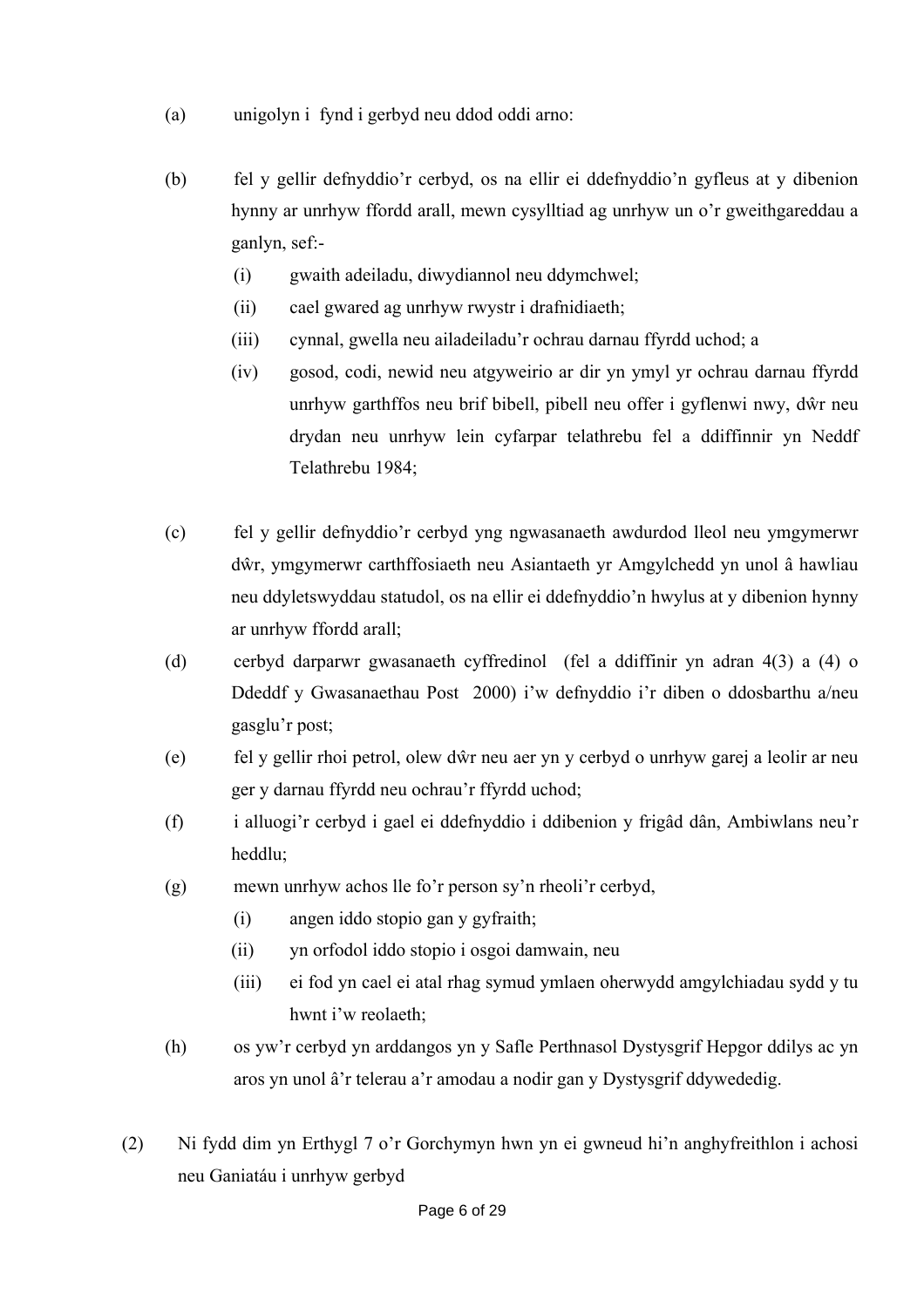- (a) i aros ar le parcio awdurdodedig; neu
- (b) os yw'n dacsi, aros ar reng dacsis swyddogol.
- 10. Ni fydd dim yn Erthygl 7 o'r Gorchymyn hwn yn ei gwneud hi'n anghyfreithlon i achosi neu ganiatáu i gerbyd person anabl sy'n arddangos yn y Safle Perthnasol, Fathodyn Person Anabl a Disg Parcio, lle mae'r gyrrwr, neu berson arall â chyfrifoldeb dros y cerbyd wedi nodi amser cychwyn y cyfnod aros, i aros ar ochrau neu ddarnau o'r ffyrdd y cyfeirir atynt yn y cynlluniau sy'n atodol i'r Gorchymyn hwn am gyfnod heb fod yn fwy na thair awr (nad yw'n gyfnod wedi'i wahanu gan egwyl o lai nag awr oddi wrth gyfnod aros blaenorol gan yr un cerbyd ar yr un ochrau darnau ffyrdd neu ar yr un ochr ar yr un diwrnod):

**AR YR AMOD** o safbwynt y ffyrdd a nodir yn y cynlluniau sy'n atodol i'r Gorchymyn hwn pan fo Llwytho yn cael ei ganiatáu ar bob amser neu wedi ei gyfyngu i amseroedd penodol bydd y cyfnod hwn i gyd o fewn y cyfnod y caniateir Llwytho.

11. Ni fydd dim yn Erthygl 7 o'r Gorchymyn hwn yn ei gwneud hi'n anghyfreithlon i achosi neu ganiatáu i gerbyd person anabl sy'n arddangos yn y safle perthnasol Fathodyn Person Anabl i aros ar ochr y ffyrdd a nodwyd ar y cynlluniau sy'n atodol i'r Gorchymyn hwn lle fo aros wedi ei gyfyngu yn cael ei ganiatáu:

**AR YR AMOD** os yw defnydd y Man Parcio wedi ei gyfyngu i ddosbarth penodol o gerbyd bod y cerbyd sy'n arddangos y Bathodyn Person Anabl hefyd o'r dosbarth a nodwyd.

12. Ni fydd dim yn Erthygl 7 i'r Gorchymyn hwn yn ei gwneud hi'n anghyfreithlon i Yrrwr Cerbyd Gwasanaeth Cyhoeddus i achosi i'r cerbyd hwnnw i aros ar Arosfan Bws gydnabyddedig.

### **RHAN III**

## **AWDURDODI A DEFNYDDIO MANNAU PARCIO AR Y STRYD**

- 13. (1) Awdurdodir defnyddio'r rhannau o'r ffyrdd a nodwyd ar y cynlluniau sy'n atodol i'r Gorchymyn hwn, yn amodol ar ddarpariaethau'r Gorchymyn hwn isod, fel Mannau Parcio i'r dosbarthiadau hynny o gerbydau, mewn safleoedd o'r fath ac ar y dyddiau hynny ac yn ystod yr oriau a nodwyd ar y cynlluniau sy'n atodol i'r Gorchymyn hwn.
	- (2) Ni fydd dim ym mharagraff (1) o'r Erthygl hon yn cyfyngu pŵer y Cyngor neu gwnstabl o'r heddlu yn ei wisg, i atal rhwystr ar y strydoedd, drwy orchymyn ar adeg pan fo unrhyw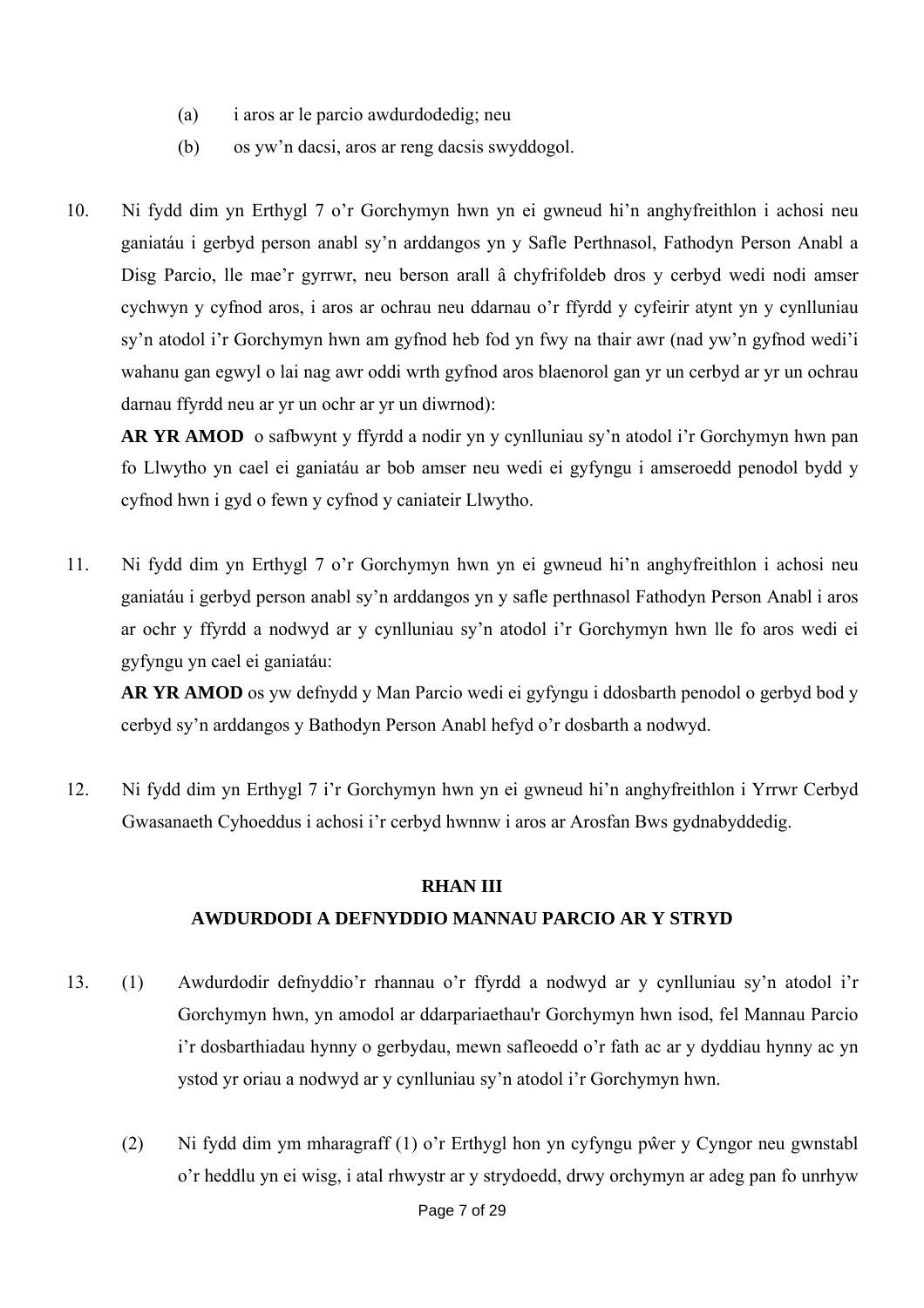ymdaith gyhoeddus, gorfoledd neu oleuadau, neu lle fo'r strydoedd yn llawn neu'n debygol o gael eu rhwystro, i gau unrhyw Fan Parcio.

- (3) Ni fydd dim ym mharagraff (1) o'r Erthygl hon yn cyfyngu pŵer y Cyngor neu unigolyn a ddynodwyd gan y Cyngor i atal defnyddio Mannau Parcio a Ganiateir ar ddarn o ffordd neu unrhyw ran ohoni pan fo ef/hi yn ystyried fod ataliad o'r fath yn rhesymol angenrheidiol.
- 14. Oddieithr fel y darparwyd yn Erthygl 24 ac a nodwyd yn y cynlluniau sy'n atodol i'r Gorchymyn hwn mae Man Parcio yn cael ei ddisgrifio fel bod ar gael i gerbydau o ddosbarth penodol neu mewn Safle Penodol, ni fydd Gyrrwr y cerbyd yn caniatáu iddo aros yn y Man Parcio hwnnw -
	- (a) oni bai ei fod o ddosbarth penodol; neu
	- (b) mewn lleoliad arall i'r hyn a nodwyd.
- 15. (1) Oddieithr fel y darparwyd yn Erthygl 24 o'r Gorchymyn hwn, ni fydd Gyrrwr y cerbyd yn caniatáu iddo aros mewn Man Parcio am fwy na'r uchafswm cyfnod a ganiateir i aros a nodir mewn perthynas â'r Man Parcio hwnnw fel a nodwyd ar y cynlluniau sy'n atodol i'r Gorchymyn hwn.
	- (2) Oddieithr fel y darparwyd yn Erthygl 24 o'r Gorchymyn hwn, pan fo cerbyd wedi gadael Man Parcio ar ôl aros yno ni fydd Gyrrwr y cerbyd yn caniatáu iddo aros eto ar y Man Parcio hwnnw yn ystod y cyfnod amser ar ôl iddo adael a nodir i'r Man Parcio hwnnw sydd yn y cynlluniau i'r Gorchymyn hwn.
- 16. Ni fydd Gyrrwr cerbyd yn defnyddio Man Parcio
	- (a) fel ag yn afresymol i atal mynediad i unrhyw eiddo sydd ger y ffordd, neu ddefnydd y ffordd gan unrhyw berson arall, neu fel ag i fod yn niwsans;
	- (b) wrth atal rhwystro'r strydoedd bydd y Cyngor drwy Orchymyn a wnaed ar achlysur unrhyw ymdaith gyhoeddus, gorfoledd neu oleuadau, neu lle fo'r strydoedd yn llawn neu'n debygol o gael eu rhwystro yn cau'r Man Parcio gan arddangos hysbysiad o'r cau ar neu ger y Man Parcio.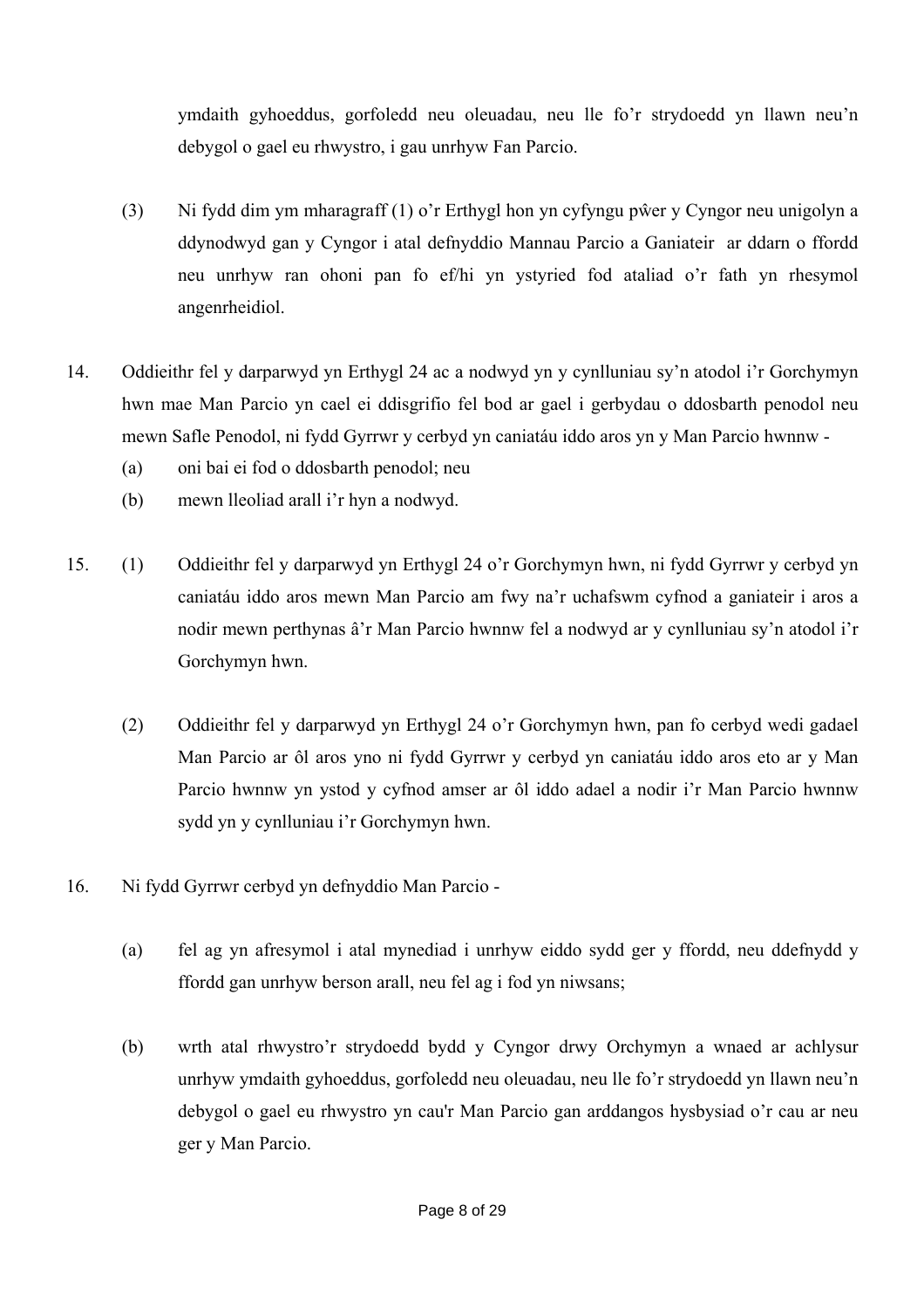- 17. Bydd Gyrrwr Cerbyd Modur sy'n defnyddio Man Parcio yn diffodd y peiriant cyn gynted ag y bo'r cerbyd yn ei le yn y man parcio, a ni fydd yn tanio'r peiriant ac eithrio i symud y cerbyd neu i adael y Man Parcio.
- 18. Oddieithr fel y darparwyd yn Erthygl 24 o'r Gorchymyn hwn ni fydd unrhyw berson yn defnyddio cerbyd, tra bydd mewn Man Parcio, mewn cysylltiad â gwerthu neu hurio ei arbenigedd neu wasanaethau.
- 19. Ni fydd unrhyw berson yn defnyddio cerbyd tra bydd mewn Man Parcio mewn cysylltiad â chynnal a chadw a thrwsio'r cerbyd ac eithrio os yw'r cerbyd wedi torri i lawr i alluogi'r cerbyd i gael ei symud o'r Man Parcio.
- 20. Bydd cerbyd a ddefnyddir i gludo person anabl sy'n arddangos yn y Safle Perthnasol Fathodyn Person Anabl a Disg Parcio a adewir mewn Man Parcio yn unol â darpariaethau'r Gorchymyn hwn yn eithriedig rhag unrhyw gyfyngiad ar amser:

**AR YR AMOD** fod defnydd y Man Parcio wedi ei gyfyngu i ddosbarth penodol o gerbyd a bod y cerbyd sy'n arddangos Bathodyn Person Anabl hefyd o'r dosbarth a bennwyd.

21. Yn ddarostyngedig i'r profiso sydd yma, pan fo cerbyd yn cael ei adael mewn Man Parcio yn groes i unrhyw un o'r darpariaethau sydd yn Erthyglau 14, 15 neu 16 o'r Gorchymyn hwn bydd person a awdurdodir ar ran y Cyngor yn gallu symud y cerbyd neu drefnu iddo gael ei symud ymaith o'r Man Parcio.

**AR YR AMOD** pan fo cerbyd yn aros mewn Man Parcio yn groes i ddarpariaeth Erthygl 14(b) o'r Gorchymyn hwn, gall person a awdurdodir ar ran y Cyngor newid neu achosi i newid safle'r cerbyd er mwyn i'w leoliad gydymffurfio gyda'r ddarpariaeth honno.

- 22. Bydd unrhyw berson sy'n symud cerbyd neu yn newid ei leoliad drwy rinwedd yr Erthygl flaenorol olaf o'r Gorchymyn hwn wneud hynny drwy lusgo neu yrru'r cerbyd neu mewn modd arall yr ystyria sydd ei angen a gall gymryd mesurau o'r fath mewn perthynas â'r cerbyd ag y creda sy'n angenrheidiol i'w alluogi i'w symud neu newid ei leoliad fel bo'r achos.
- 23. Pan fo unigolyn a awdurdodwyd gan y Cyngor yn symud neu yn gwneud trefniadau i symud cerbyd ymaith o Fan Parcio drwy rinwedd Erthygl 21 o'r Gorchymyn hwn, bydd ef/hi yn gwneud y trefniadau sydd yn rhesymol angenrheidiol i ddal y cerbyd yn ddiogel.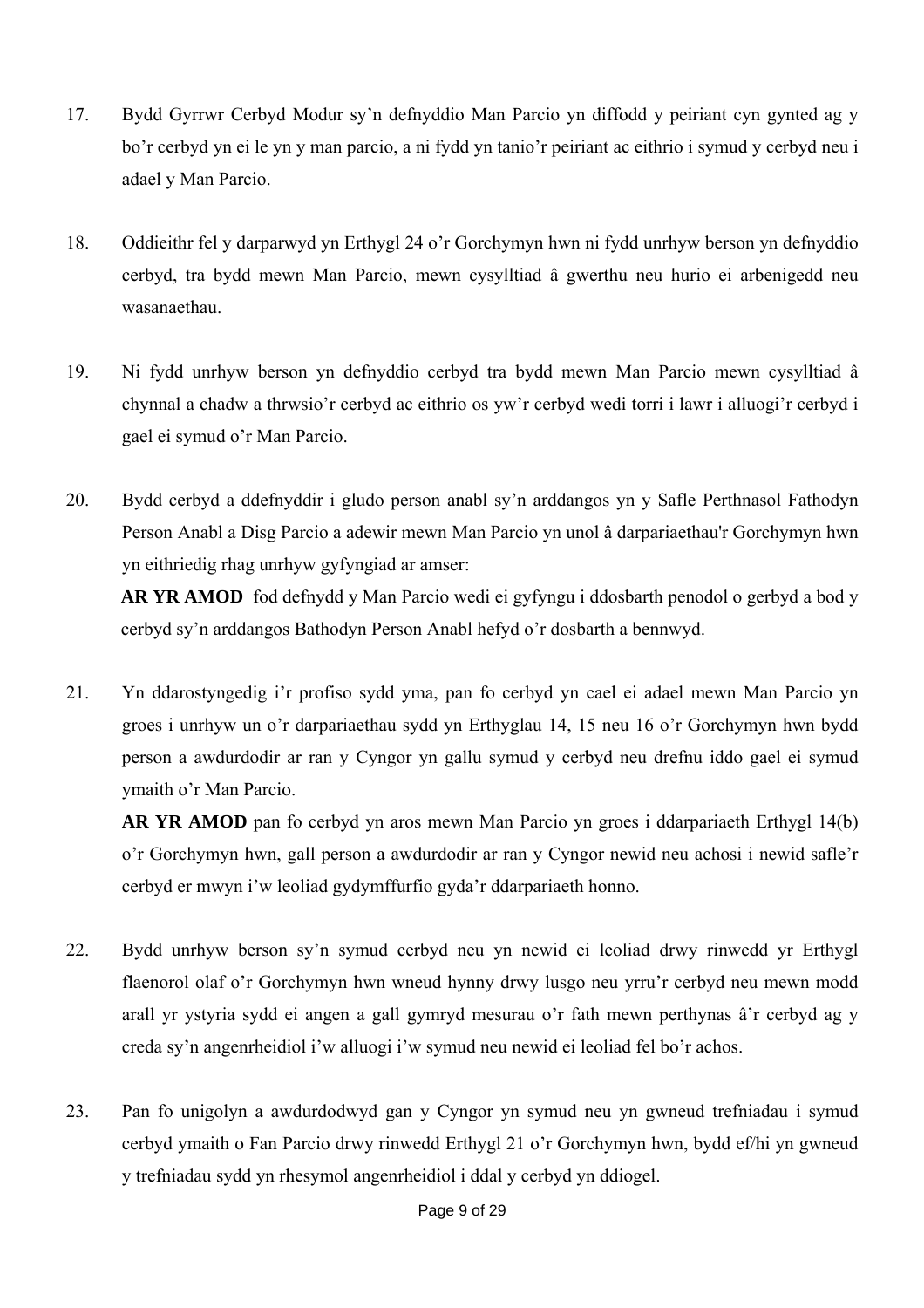- 24. Ni fydd y darpariaethau sydd yn Erthygl 14, 15 a 18 o'r Gorchymyn hwn a'r cyfyngiadau a osodwyd gan Erthygl 7 o'r Gorchymyn hwn yn gymwys i unrhyw Gerbyd Hacni wrth aros mewn Rheng Dacsi.
- 25. Serch darpariaethau blaenorol y Gorchymyn hwn, gall y Cyngor yn ôl ei ddisgresiwn gyflwyno Tystysgrif Hepgor i ganiatáu i gerbyd penodol aros ar ffordd neu mewn Man Parcio yn ystod oriau gweithredu unrhyw gyfyngiadau neu waharddiad i'r gwrthwyneb.
- 26 Gellir canslo Tystysgrif Hepgor ar unrhyw adeg ar ddisgresiwn y Cyngor yn unig a bydd wedyn yn peidio â bod yn ddilys ar unwaith.
- 27 Bydd hysbysiad o ganslo o'r fath yn cael ei anfon drwy'r post i ddeilydd y dystysgrif i unrhyw gyfeiriad, y cred y Cyngor yw cyfeiriad yr unigolyn hwnnw, a bydd y dystysgrif yn cael ei ildio ar unwaith i'r Cyngor.

## **RHAN IV CARDIAU PARCIO**

- 28. (1) Bydd unrhyw Breswylydd sy'n byw mewn parth parcio i Drigolion a nodir ar y cynlluniau sy'n atodol i'r Gorchymyn hwn ac sy'n Berchennog cerbyd o'r dosbarth a ganlyn, sef Cerbyd Modur, Cerbyd Nwyddau a Cherbyd Anabl neu Feic Modur,
	- (a) yn gallu gwneud cais i'r Cyngor neu Asiant a Awdurdodwyd am Gerdyn Parcio i barcio'r cerbyd hwnnw mewn Man Parcio a nodwyd ym mharagraff (6) o'r Erthygl hon a bydd cais o'r fath ar ffurflen a gyflwynir gan ac y gellir ei chael gan y Cyngor neu Asiant a Awdurdodwyd a bydd yn cynnwys y manylion a'r wybodaeth sydd ei hangen gan ffurflen o'r fath a gyflwynir a'r ffi a bennir yn Atodlen 1 i'r Gorchymyn hwn. Bydd Preswylydd/ymgeisydd sy'n meddu ar Fathodyn Person Anabl yn eithriedig rhag talu'r ffi a bennwyd yn Atodlen 1 i'r Gorchymyn hwn.
	- (b) ac sydd yn flaenorol yn unol â'r telerau yn (a) uchod wedi prynu Cerdyn Parcio, gall os oes lle yn caniatáu, fel y penderfynir gan y Cyngor, wneud cais am ail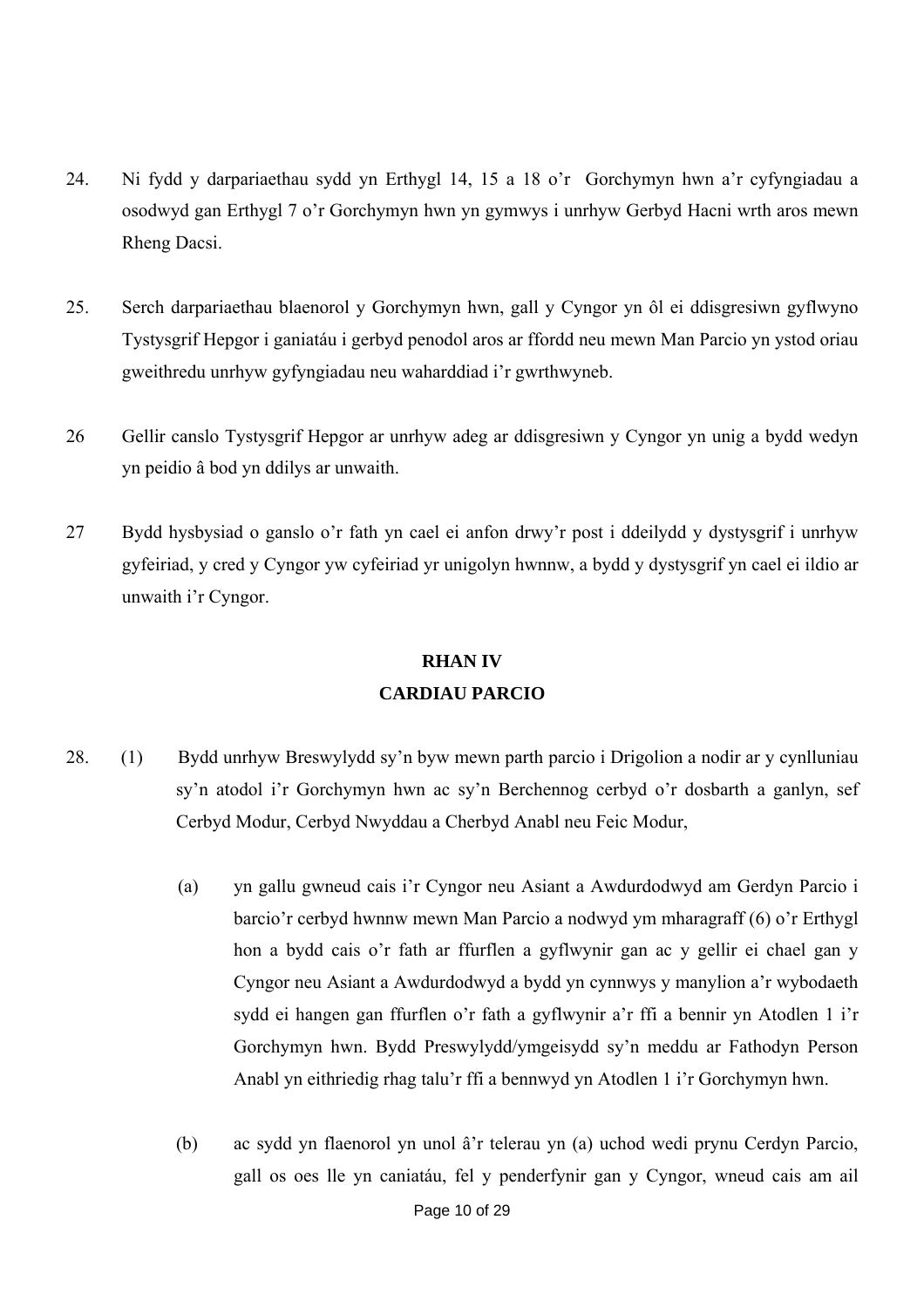Gerdyn Parcio i barcio Cerbyd Modur yn y Mannau Parcio a nodir ym mharagraff (6) o'r Erthygl hon a bydd unrhyw gais o'r fath ar ffurflen a gyflwynwyd gan ac sydd ar gael gan y Cyngor o swyddfa benodol a bydd yn cynnwys y manylion a'r wybodaeth sydd ei hangen gan ffurflen o'r fath ynghyd â'r ffi a bennwyd yn Atodlen 1 i'r Gorchymyn hwn;

- (c) yn gallu gwneud cais i'r Cyngor yn ei swyddfa ddynodedig i gyflwyno Cerdyn Parcio Arbennig i Ymwelwyr i barcio Cerbyd Modur yn y Mannau Parcio a nodir ym mharagraff (6) o'r Erthygl hon. Mae'r penderfyniad i gyflwyno Cerdyn Parcio Arbennig i Ymwelwyr yn ôl disgresiwn y Cyngor neu ei swyddog dynodedig. Yn amodol i fodlondeb y Cyngor neu ei swyddog dynodedig cyflwynir Cerdyn Parcio Arbennig i Ymwelwyr i barcio unrhyw gerbyd modur yn y Mannau Parcio sydd yn y stryd fel a nodir yn y cynlluniau sy'n atodol i'r Gorchymyn hwn wedi talu'r ffi benodol a nodir yn Atodlen 1 i'r Gorchymyn hwn;
- (d) yn gallu gwneud cais i'r Cyngor am gyflwyno Cerdyn Parcio Ymwelwyr Trigolion i barcio Cerbyd Modur mewn Mannau Parcio a bennir ym mharagraff (6) o'r Erthygl hon a bydd ceisiadau o'r fath yn cael ei gwneud ar ffurflen sydd ar gael o swyddfa benodedig y Cyngor a bydd yn cynnwys manylion a gwybodaeth o'r fath sydd ei hangen gan ffurflen o'r fath a ddarperir ynghyd â'r ffi a bennir yn Atodlen 1 i'r Gorchymyn hwn am y math o Gerdyn Parcio Ymwelwyr Trigolion sydd ei angen.
- (2) Gall y Cyngor, yn ôl ei ddisgresiwn, gyflwyno Cerdyn Parcio Arbennig i Ymwelwyr i unigolion sy'n rhan o broffesiwn meddygol neu ofalu, ar ôl talu'r ffi benodol.
- (3) Gall Perchennog unrhyw sefydliad llety i ymwelwyr a leolir mewn parth parcio i Drigolion a nodir yn y cynlluniau sy'n atodol i'r Gorchymyn hwn wneud cais i'r Cyngor i gyflwyno Cardiau Parcio Llety Ymwelwyr i ddefnydd gwesteion sy'n aros yn y sefydliad hwnnw yn unig. Bydd cais o'r fath yn cael ei wneud ar ffurflen sydd ar gael o swyddfa benodedig y Cyngor a bydd yn cynnwys y manylion a'r wybodaeth sydd ei hangen gan ffurflen o'r fath a gyflenwir ynghyd â'r ffi benodol yn Atodlen 1 i'r Gorchymyn hwn am y math o Gerdyn Parcio sydd ei angen.
- Page 11 of 29 (4) Gall y Cyngor neu Asiant Awdurdodedig ar unrhyw adeg ofyn i ymgeisydd neu ddeilydd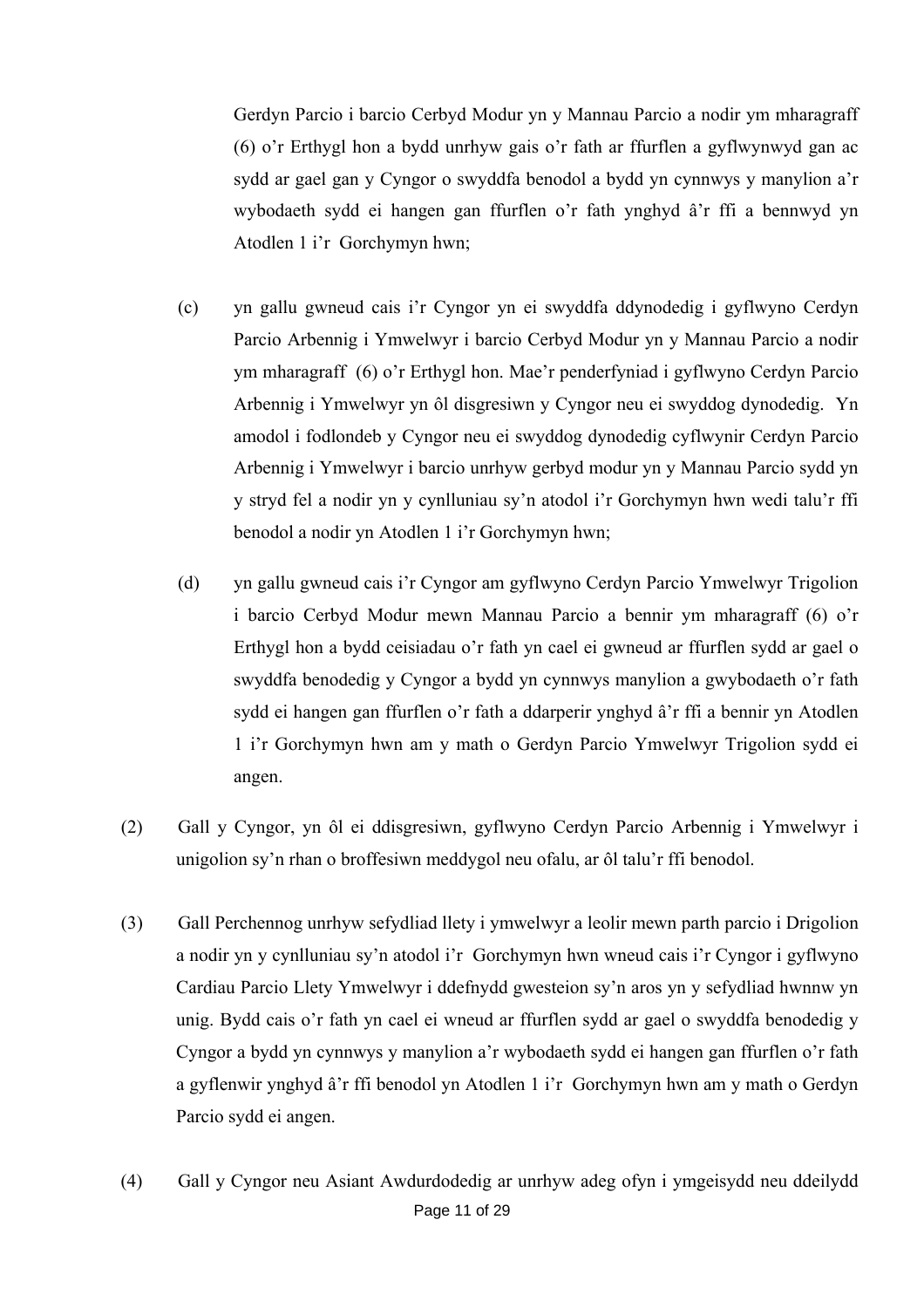Cerdyn Parcio ddangos i swyddog o'r Cyngor neu Asiant Awdurdodedig dystiolaeth o'r fath o safbwynt cais am Gerdyn Parcio fel sy'n rhesymol ofynnol ei angen i wirio manylion neu wybodaeth a roddwyd iddynt neu i wirio fod y Cerdyn Parcio hwnnw yn ddilys.

- (5) Bydd y Cyngor neu'r Asiant Awdurdodedig ar ôl iddo gael ei fodloni fod yr ymgeisydd yn Breswylydd sy'n Berchennog cerbyd o'r dosbarth a nodwyd ym mharagraff (1) o'r Erthygl hon, yn cyflwyno i'r ymgesiydd un Cerdyn Parcio i un Preswylydd, Ymwelydd Arbennig. Ymwelydd Trigolion neu Gerdyn Parcio Llety Ymwelwyr fel bo'n briodol i roi cerbyd yn ystod yr oriau a ganiateir mewn Man Parcio y mae Cerdyn Parcio yn berthnasol iddo, gan y Perchennog neu unrhyw berson sy'n defnyddio cerbyd o'r fath gyda chaniatâd y Perchennog (heblaw am berson y math cerbyd sy'n cael ei osod i'w logi a derbyn tâl).
- (6) Bydd Cerdyn Parcio ond yn ddilys i'w ddefnyddio mewn Man Parcio fel a nodir arno ar ffordd a nodwyd ar y cynlluniau sy'n atodol i'r Gorchymyn hwn.
- 29. Bob amser yn ystod yr adeg bydd y Cerbyd Modur yn aros (heblaw am Gerbyd Modur sydd fel arall wedi ei eithrio gan y Gorchymyn hwn) mewn Man Parcio i ddosbarth cerbyd o'r fath fel a nodir yn y cynlluniau sy'n atodol i'r Gorchymyn hwn, bydd Cerdyn Parcio dilys yn cael ei arddangos yn y Safle Perthnasol.
- 30. Bydd Cerdyn Parcio yn ddilys yn unig i'r cerbyd y cafodd ei gyflwyno ar ei gyfer ac ni fydd unrhyw ddeilydd Cerdyn Parcio yn achosi neu yn caniatáu i unrhyw Gerdyn Parcio a gyflwynwyd iddo gan y Cyngor gael ei arddangos ar unrhyw gerbyd sydd â rhif cofrestru gwahanol i'r hynny a ddangosir ar y Cerdyn Parcio.
- 31. Bydd Cerdyn Parcio yn peidio â bod yn ddilys pe digwydd unrhyw un o'r digwyddiadau a nodir isod :
	- (a) bod deilydd y Cerdyn Parcio yn peidio bod yn Breswylydd, yn achos Cerdyn Parcio Cyntaf neu Ail Gerdyn Parcio'r Preswylydd;
	- (b) bod deilydd y Cerdyn Parcio yn peidio bod yn Berchennog y Cerbyd Modur o safbwynt yr hwn y cyflwynwyd y Cerdyn Parcio;
	- (c) bod Cerdyn Parcio o'r fath yn cael ei ganslo gan y Cyngor o dan ddarpariaethau Erthyglau 33 a 34 i'r Gorchymyn hwn;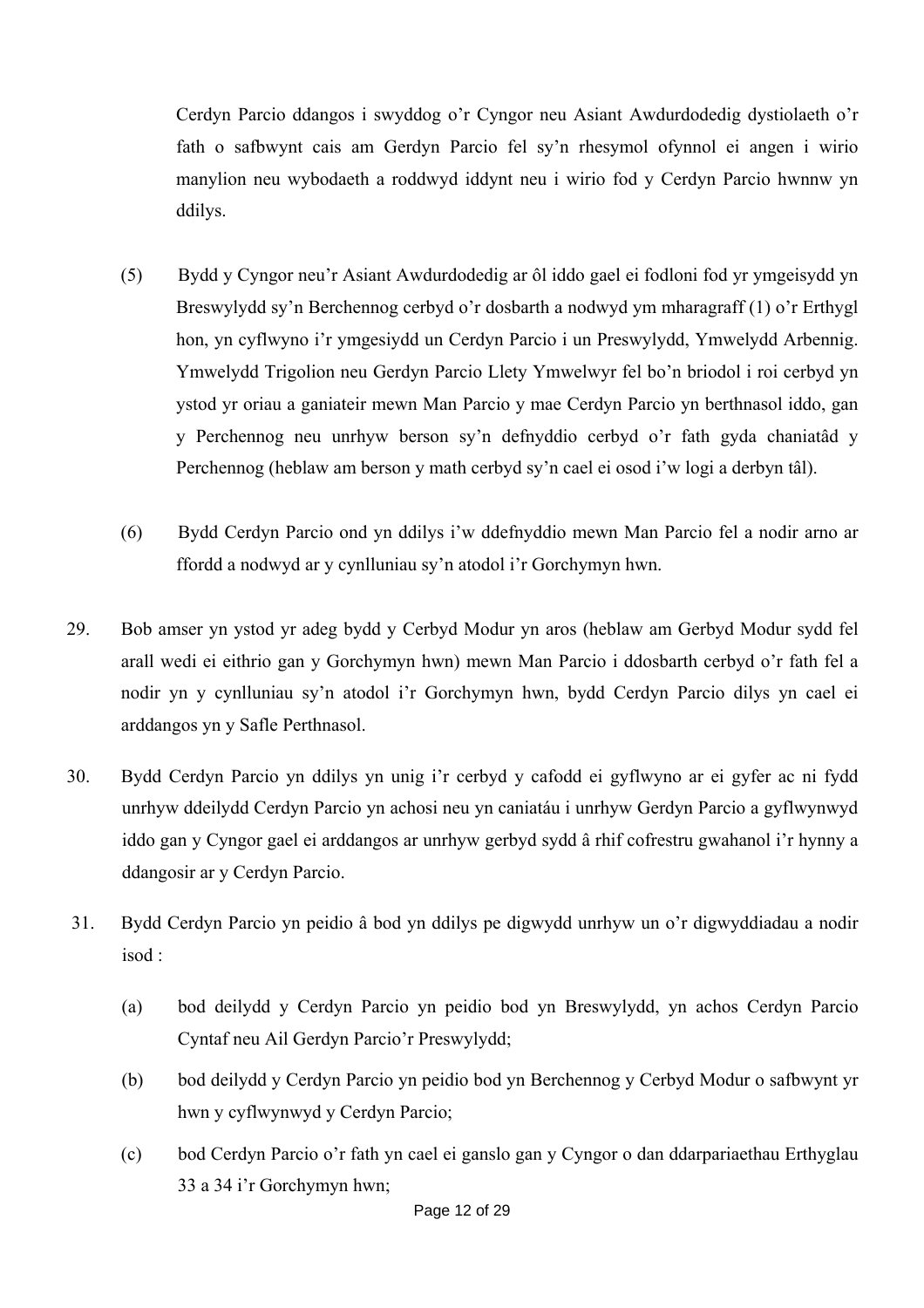- (d) cyflwyno Cerdyn Parcio dyblyg gan y Cyngor o dan ddarpariaethau Erthygl 34;
- (e) bod y cyfnod y cyflwynwyd y Cerdyn Parcio ar ei gyfer wedi dod i ben;
- (f) bod deilydd Cerdyn Parcio Arbennig i Ymwelwyr a gyflwynwyd o dan ddarpariaethau Erthygl 28(1)(c) a 28(2) i'r Gorchymyn hwn bellach ddim yn cael ei gyflogi mewn proffesiwn y cyflwynwyd y Cerdyn Parcio dywededig ar ei gyfer, ac nad ydyw bellach angen parcio Cerbyd Modur yn unol â gwaith y proffesiwn hwnnw yn y modd y cyflwynwyd y Cerdyn Parcio ar ei gyfer;
- (g) bod y Cerbyd Modur y cyflwynwyd Cerdyn Parcio iddo wedi cael ei addasu neu ei ddefnyddio yn y fath fodd fel nad yw'n Gerbyd Modur o'r dosbarth a nodwyd yn y Gorchymyn hwn;
- (h) lle fo Cerdyn Parcio wedi ei gyflwyno i unrhyw berson ar ôl derbyn siec neu gerdyn credyd a bod y taliad wedyn yn gwrthod cael ei dalu, bydd y Cerdyn Parcio yn peidio â bod yn weithredol o'r dyddiad cyflwyno a bydd y Cyngor yn cyflwyno hysbysiad ysgrifenedig i'r person y cyflwynwyd y Cerdyn Parcio iddo drwy fodd gwasanaeth anfon cofnodedig neu drwy anfon yr hysbysiad i gyfeiriad olaf gwybyddus yr unigolyn yn gofyn i'r person ildio'r Cerdyn Parcio i'r Cyngor cyn pen 48 awr o dderbyn yr hysbysiad hwnnw.
- 32. Bydd Cerdyn Parcio yn ysgrifenedig ac yn cynnwys y manylion a ganlyn:-
	- (a) marc cofrestru'r cerbyd y cyflwynwyd y Cerdyn Parcio ar ei gyfer;
	- (b) y cyfnod pan fydd y Cerdyn Parcio yn parhau'n ddilys;
	- (c) dilysiad fod y Cerdyn Parcio wedi ei gyflwyno gan y Cyngor;
	- (d) y parth lle mae'r Cerdyn Parcio yn ddilys ynddo.
- 33. Gall y Cyngor ar ei ddisgresiwn ei hun yn hollol, ganslo Cerdyn Parcio a hysbysu deilydd y Cerdyn Parcio yn y cyfeiriad a ddangosir gan yr unigolyn hwnnw ar y cais am Gerdyn Parcio neu mewn unrhyw gyfeiriad arall y credir sydd yn fan byw i'r person hwnnw, a bydd deilydd y Cerdyn Parcio yn ildio'r Cerdyn Parcio cyn pen 2 ddiwrnod gwaith o dderbyn yr Hysbysiad a nodwyd yn flaenorol.
- 34. Bydd Cerdyn Parcio Cyntaf Preswylwyr, Ail Gerdyn Preswylwyr neu Gerdyn Arbennig Ymwelwyr sydd -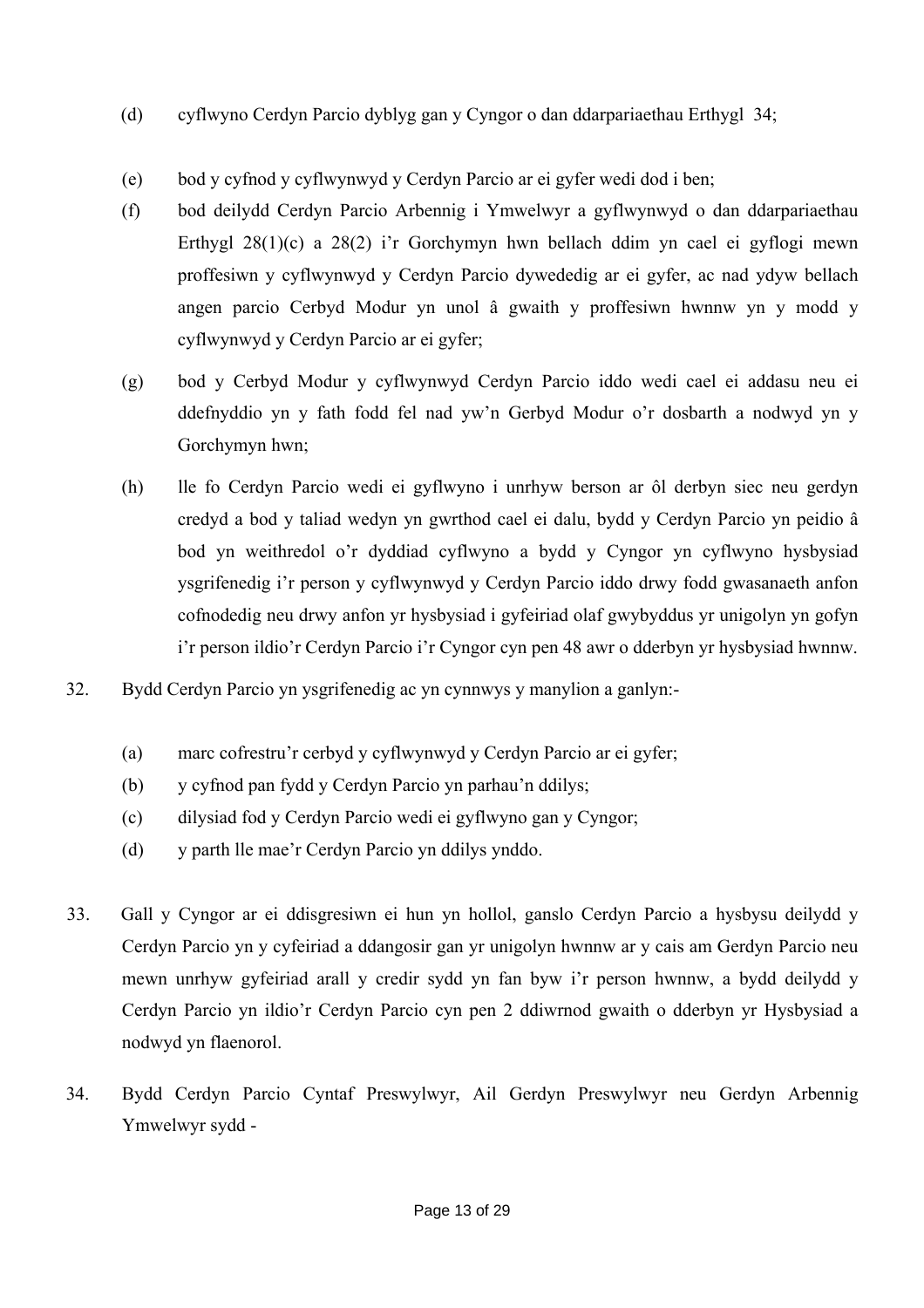- (a) ar goll, wedi ei niweidio, wedi gwisgo neu wedi ei ddwyn yn cael ei newid gan y Cyngor wedi derbyn y ffi benodedig a nodir yn Atodlen 1 i'r Gorchymyn hwn;
- (b) yn peidio â bod yn ddilys yn unol ag Erthygl 31(b) i'r Gorchymyn hwn ac yn cael ei newid gan y Cyngor, bydd y cerdyn parcio yn ei le yn cael ei gyflwyno am Gerbyd Modur gwahanol sy'n eiddo i ddeilydd y Cerdyn Parcio, ar ôl derbyn y ffi benodedig a nodir yn Atodlen 1 i'r Gorchymyn hwn.

Bydd y Cerdyn Parcio y cyflwynir Cerdyn Parcio arall yn ei le o dan ddarpariaethau'r cymal yma yn cael ei ganslo a bydd y Cerdyn Parcio yn ei le a'r un dyddiad terfynu a'r Cerdyn Parcio, sydd wedi ei ganslo. Oni bai fod y Cerdyn Parcio yn cael ei golli neu ei ddwyn, dylid ei ildio i'r Cyngor cyn fo Cerdyn Parcio yn cael ei roi yn ei le.

- 35. Ni fydd Cerdyn Parcio Ymwelwyr Trigolion, neu Gerdyn Parcio Llety Ymwelwyr, sydd heb ei ddefnyddio, wedi ei golli, wedi ei ddifetha, wedi ei wisgo neu wedi ei ddwyn yn cael ei newid ac ni fydd yn gymwys i dderbyn ad-daliad o unrhyw arian dalwyd o safbwynt prynu'r Cerdyn Parcio hwnnw.
- 36. Bydd holl ddarpariaethau'r Gorchymyn hwn yn gymwys i Gerdyn Parcio dyblyg i'r un graddau ag y maent yn gymwys i'r Cerdyn Parcio gwreiddiol.
- 37. Pan fo Cerdyn Parcio wedi cael ei arddangos yn unol â darpariaethau Erthygl 29, ni fydd unrhyw berson heblaw am Gwnstabl o'r Heddlu yn ei wisg, neu Gynorthwyydd Parcio yn tynnu Cerdyn Parcio o'r fath neu hysbysiad o'r cerbyd oni bai iddo gael ei awdurdodi i wneud hynny gan Yrrwr y cerbyd hwnnw.

#### **RHAN V**

## **MANNAU PARCIO WEDI EU DYNODI I GERBYDAU POBL ANABL**

- 38. (1) Gellir defnyddio'r rhannau hynny o dir sydd wedi eu nodi yn y cynlluniau sy'n atodol i'r Gorchymyn hwn ac sydd wedi eu dynodi yno "Deilwyr Bathodynnau Anabl yn Unig", yn amodol i ddarpariaethau'r Gorchymyn hwn, fel 'Mannau Parcio i bobl anabl' yn y lleoliadau hyn, yn ystod cyfnodau o'r fath ac am yr oriau hynny a nodwyd ar y cynlluniau sy'n atodol i'r Gorchymyn hwn.
	- Page 14 of 29 (2) Lle fo mewn Man Parcio arwydd neu farc ar yr wyneb sy'n dangos fod llain parcio ar gael